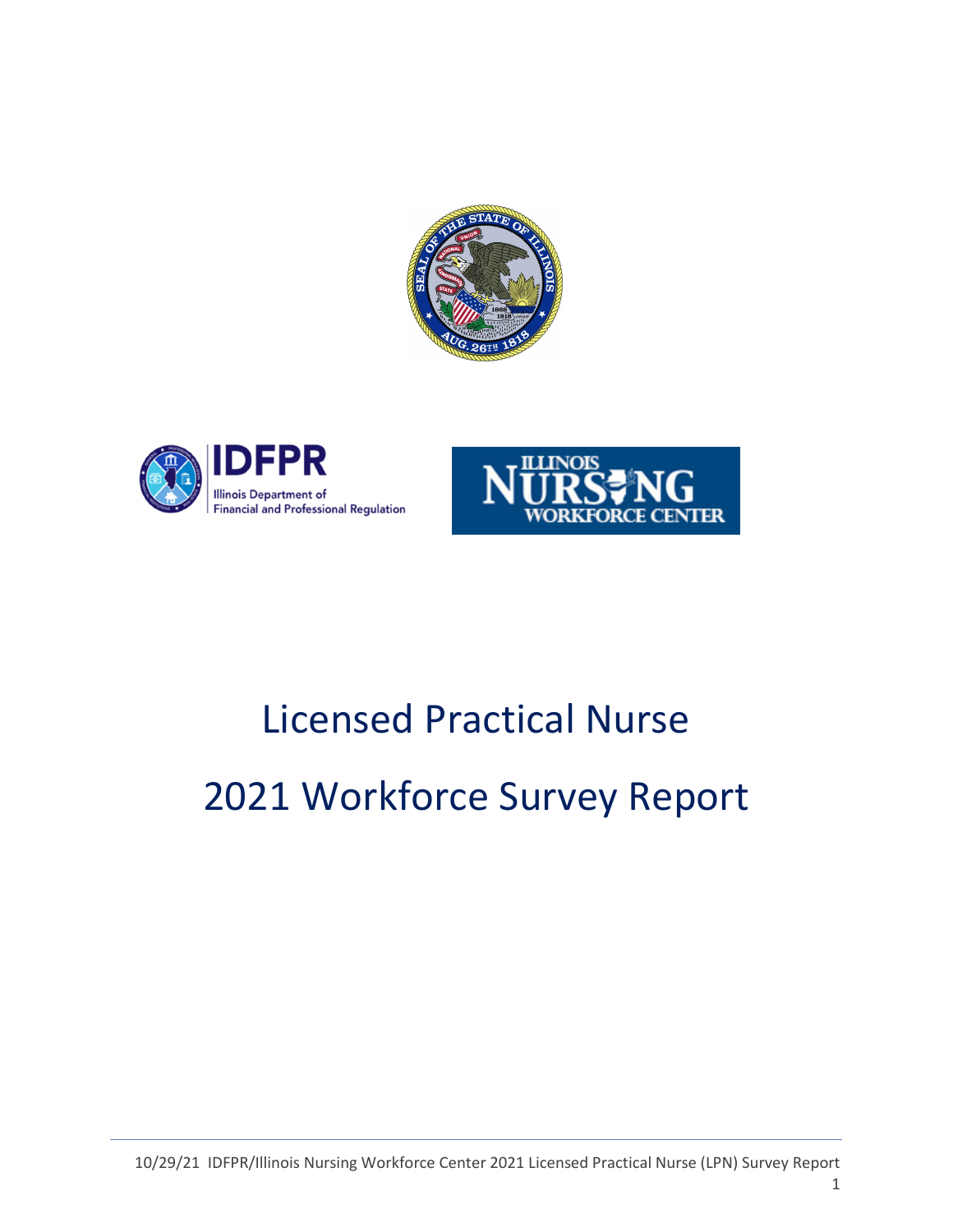# Acknowledgements

The Illinois Nursing Workforce Center would like to express our gratitude to the individuals and organizations that have made this report possible. We would especially like to thank:

- The Governor of Illinois, JB Pritzker; the Acting Secretary of the Illinois Department of Financial and Professional Regulation (IDFPR), Mario Treto, Jr.; and the Acting Director of Professional Regulation, Cecilia Abundis, for their support and interest in the study of nursing workforce.
- The Illinois Nursing Workforce Center Advisory Board:
	- Lynda M. Bartlett, MS, MBA, RN
	- Laura W. Bernaix, PhD, RN
	- Amanda Buechel, BSN, RN, CCRN
	- Krista L. Jones, DNP, MSN, PHNA-BC, RN, Vice-chairperson
	- Pam Bigler, DNP, RN, NEA-BC, FACHE
	- Frances LaMonica, MS, RN
	- Cynthia L. Maskey, PhD, RN, CNE
	- Linda D. Taylor, PhD, RN, CNE, Chairperson
	- Theresa E. Towle, DNP, FNP-BC, CNRN

Completed in 2021, under the leadership of the Illinois Nursing Workforce Center's Advisory Board of Directors, this survey was the fourth Illinois Licensed Practical Nurse (LPN) workforce survey offered with individual on-line licensure renewal. The acquisition of data was accomplished through the collaboration of the following IDFPR sections: Licensing, the Division of Nursing, the Board of Nursing, the Illinois Nursing Workforce Center and the State of Illinois Department of Innovation and Technology.

Special thanks to the nurses licensed in Illinois who responded to the survey. The feedback provided will make a significant contribution to planning health services in Illinois, specifically those focused on the nursing workforce.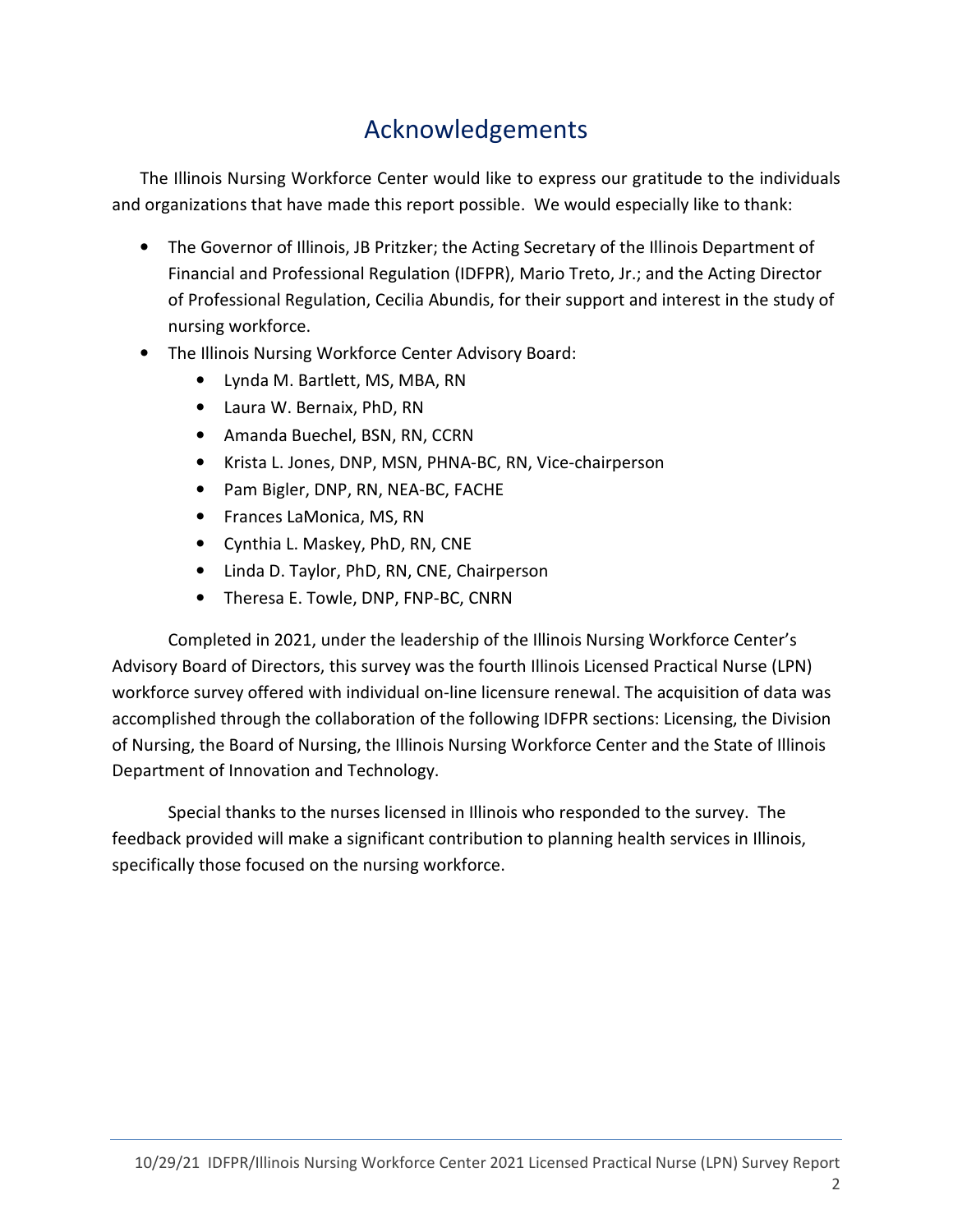# **Contents**

| <b>TOPIC</b>                                                  | <b>PAGE</b> |
|---------------------------------------------------------------|-------------|
| Acknowledgements                                              |             |
| <b>Key Findings</b>                                           | 4           |
| <b>Executive Summary</b>                                      | 5           |
| About the Data                                                |             |
| Demographics                                                  | 8           |
| Human Capital                                                 | 12          |
| Earnings                                                      | 16          |
| Limitations                                                   | 18          |
| Discussion and Implications                                   | 18          |
| References                                                    | 22          |
| Appendix A, Survey Questions                                  | 25          |
| Appendix B, Illinois Community College LPN education programs | 27          |

# Figures

| <b>FIGURE</b>                                        | <b>PAGE</b> |
|------------------------------------------------------|-------------|
| 1: Age Cohorts                                       | 8           |
| 2: Diversity: Race, Ethnicity Overall                | q           |
| 3: Diversity: Race, Ethnicity, Gender, by Age        | q           |
| 4: Employment Setting                                | 12          |
| 5: Post Licensure Certification                      | 14          |
| 6: Highest Level of Education                        | 15          |
| 7: Annual Earnings                                   | 16          |
| 10: Benefit Compensation based on Employment Setting | 17          |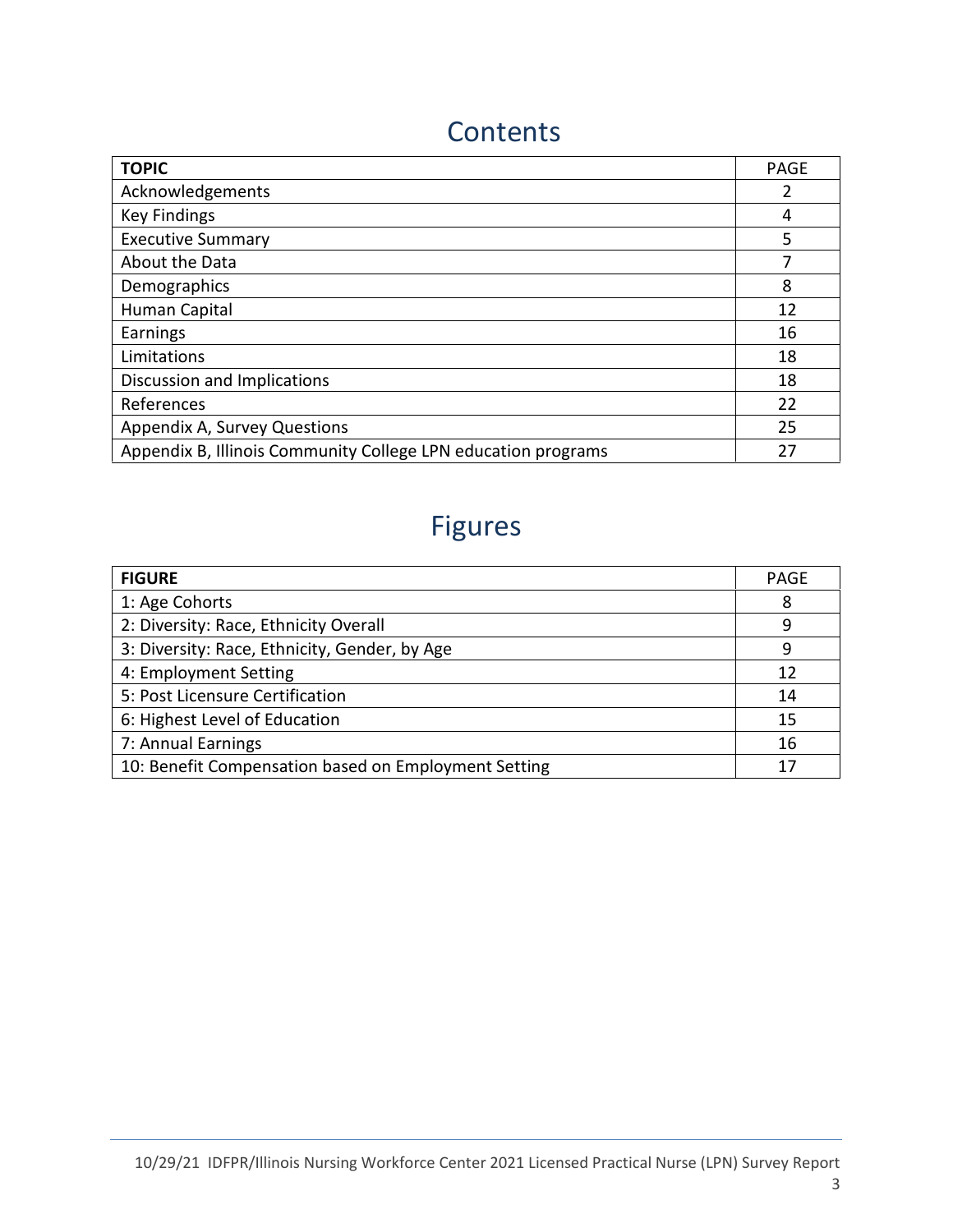### Key Findings

#### Illinois Nursing Workforce Center Licensed Practical Nurse (LPN) Survey 2021

LPNs completing license renewal were invited to participate in this survey. The data was collected during the renewal process post payment of the license renewal fee. Data was collected from November 8, 2020 to February 1, 2021.

#### Key Findings

- Employment: 94% are employed full-time in nursing, 83% work one job
- $\triangleright$  Employment setting: 51% Practice in long-term care/rehabilitation/assisted living
- $\triangleright$  Diversity: the LPN workforce is the most racial and ethnically diverse of Illinois licensed nurses There is more racial and ethnic diversity in the LPNs that are less than 45 years of age
- $\triangleright$  Age: 46% of LPNs are over the age of 55 years
- Education: 48% of licensed LPNs received community college education

#### **Diversity**

- $\triangleright$  7% of LPNs are male, lower than national average, with 34% of male LPNs are under 45 years
- $>$  52% of Hispanic/Latino LPNs are less than 45 years of age
- $\triangleright$  40% (approximately) of Asian, American Indian or Alaska Native, or Multiracial LPNs are younger than 45 years of age



 $\triangleright$  27% of LPNs identify as Black/African American, the largest reporting minority; 30% are less than 45 years of age

#### Age of the LPN Workforce

- $\geq$  46% of the LPN workforce is over the age of 55 years
- $\geq$  21% of LPNs who practice in nursing homes/extended care facilities plan on retiring in 1-5 years

#### LPN Employment Settings

- $\triangleright$  51% Practice in long-term care/rehabilitation/assisted living especially in the younger age cohorts
- $\geq$  16% Practice in outpatient settings such as ambulatory clinics, primary care clinics, offices
- $\geq$  10% Practice in the home health setting
- 3% of LPNs are school nurses

#### LPN Position Role

- $\geq$  79% Provide direct patient care as staff nurses working primarily in long-term care, assisted living facilities, as well as outpatient and ambulatory settings
- $\geq$  5% identify as an administrator or manager
- $\triangleright$  In Illinois the average staff nurse salary ranges from \$25,000-\$55,000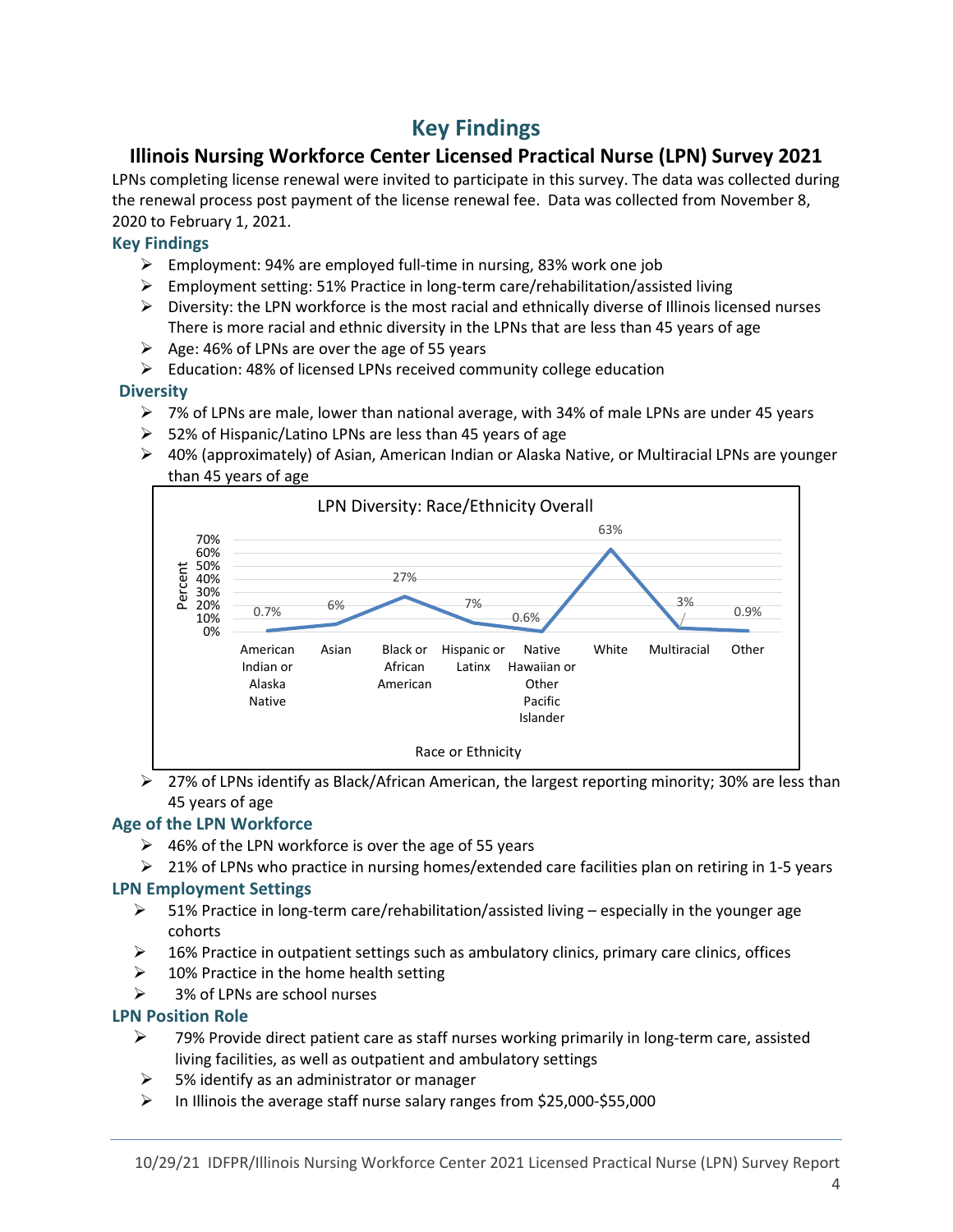### Executive Summary

#### Illinois Nursing Workforce Center Licensed Practical Nurse Survey 2021 General Overview

This report details the results of the 2021 Illinois Licensed Practical Nurse (LPN) workforce survey. The survey was structured to capture data on the demographics of the current LPN workforce, including their cultural diversity, relative numbers of LPNs in each age group, educational preparation, and workplace settings. Participation in the survey was voluntary and was conducted during the 2021 LPN license renewal period from 11/08/2020 to 2/01/2021. The survey was completed by 5,022 LPNs representing approximately 18% of the 27,674 total LPNs licensed in Illinois. Data on the characteristics, size, practice foci, educational pipeline and distribution of LPNs in the State of Illinois is essential to planning for provision of essential health care services to many groups of Illinois citizens, particularly the elderly and home bound. These data are essential for LPN workforce planning.

#### **Diversity**

The Illinois LPN workforce is a racially and ethnically diverse group, especially in comparison to the RN workforce. Twenty-seven percent of respondents to the question on race placed themselves in the Black/African American category. The two age ranges of Black/African American LPNs with the highest percent African American/Black LPNs are age 45- 54 years (29%) and 55-64 years (24%) of age. The Hispanic/Latinx percent was highest in the younger years, with approximately 28% between 35-44 years of age. The gender diversity is slightly less than national average with approximately 7% males, though 36% of this group are under 44 years of age. While there is a clear need to increase diversity in the nursing workforce, the LPN group continues to demonstrate some promising trends.

#### Age of the Workforce

Similar to the RN workforce, LPNs are an aging group; 42% of the respondents are 55 years of age or older. When combined with the 45-54 years old age groups, the data indicate that 66% of the LPN workforce falls into upper age ranges, which is like the 2019 survey results. Serious concerns about the capacity of this group to meet future population's health needs surface as 38% of respondents plan to retire in the next ten years.

#### Workplace Settings

Nursing homes/long-term care settings were the primary workplace settings for approximately 36% of the respondents. Another large group of LPNs practice in the ambulatory care/outpatient clinic setting (15%), assisted living facilities (11%) and (10%) practice in the home health setting. Demand projections for this workforce depend on the anticipated shift from nursing home/long-term care to home health care for the elderly but long-term employment growth is expected to continue into 2030 (1) (2). Combining workplace setting,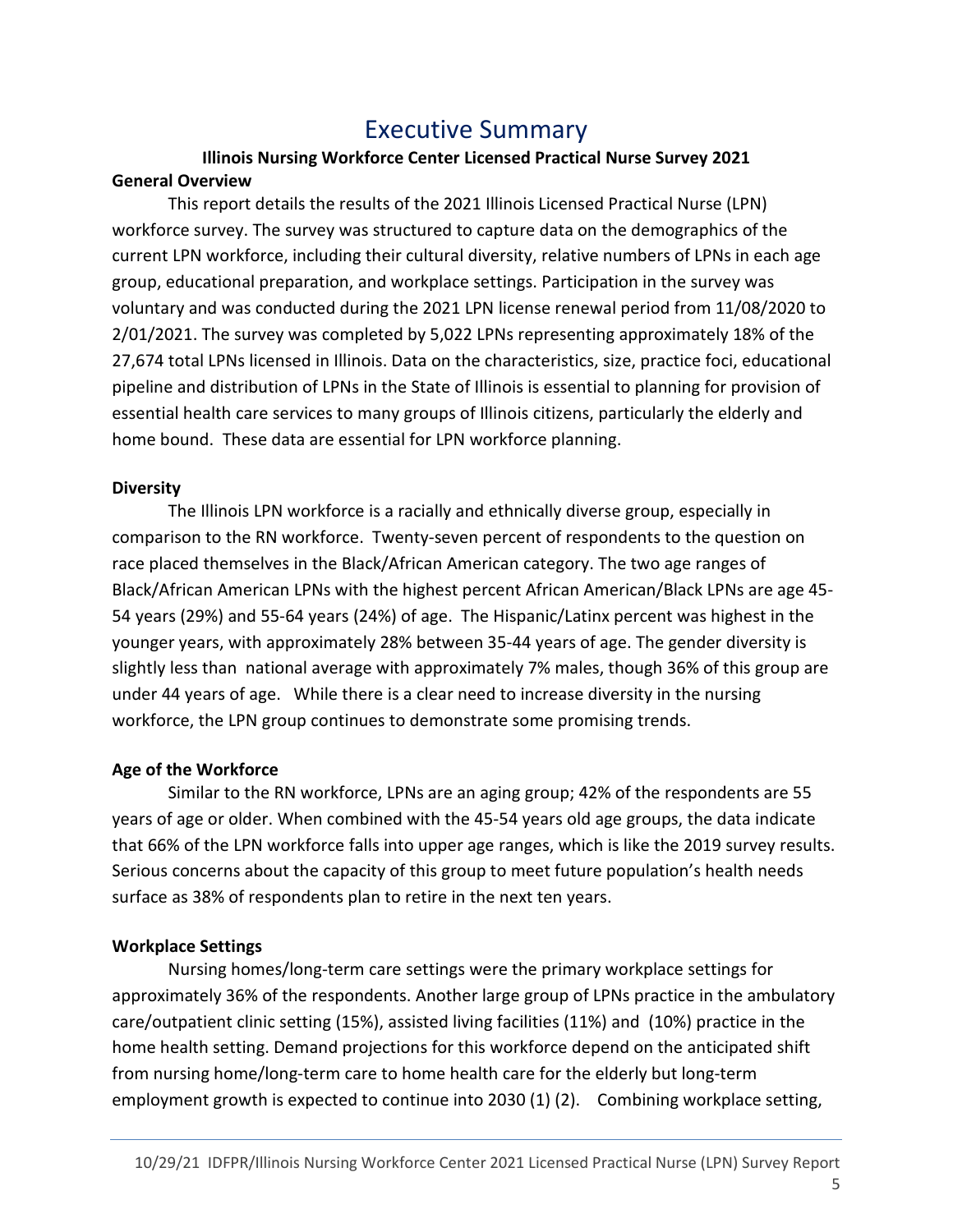age and intent to retire data have clear implications for Illinois workforce planning groups, particularly the need to focus on the nursing home/ home health population, its growth, service needs and the demand/workforce capacity imbalance.

#### Summary

The LPN survey data indicates a workforce that is aging with a diminishing LPN pipeline to replace these nurses. It is well-known that aging of the U.S. population poses particular demands on health care services, one sector being long-term care needs. Recent reports on long term care raise concerns about the quality of these services (3) . There is an urgent need for work force planning to meet future healthcare needs. LPNs traditional roles in nursing homes/extended care/assisted living environments and home care with the anticipated growth of the elderly population will increase the demand for LPNs. As we plan for the future LPN nursing workforce demands created by both population shifts and health care transformations, it would be helpful to have a better understanding of the drivers for choosing an LPN license and how we might optimize each individual's interest in a nursing career.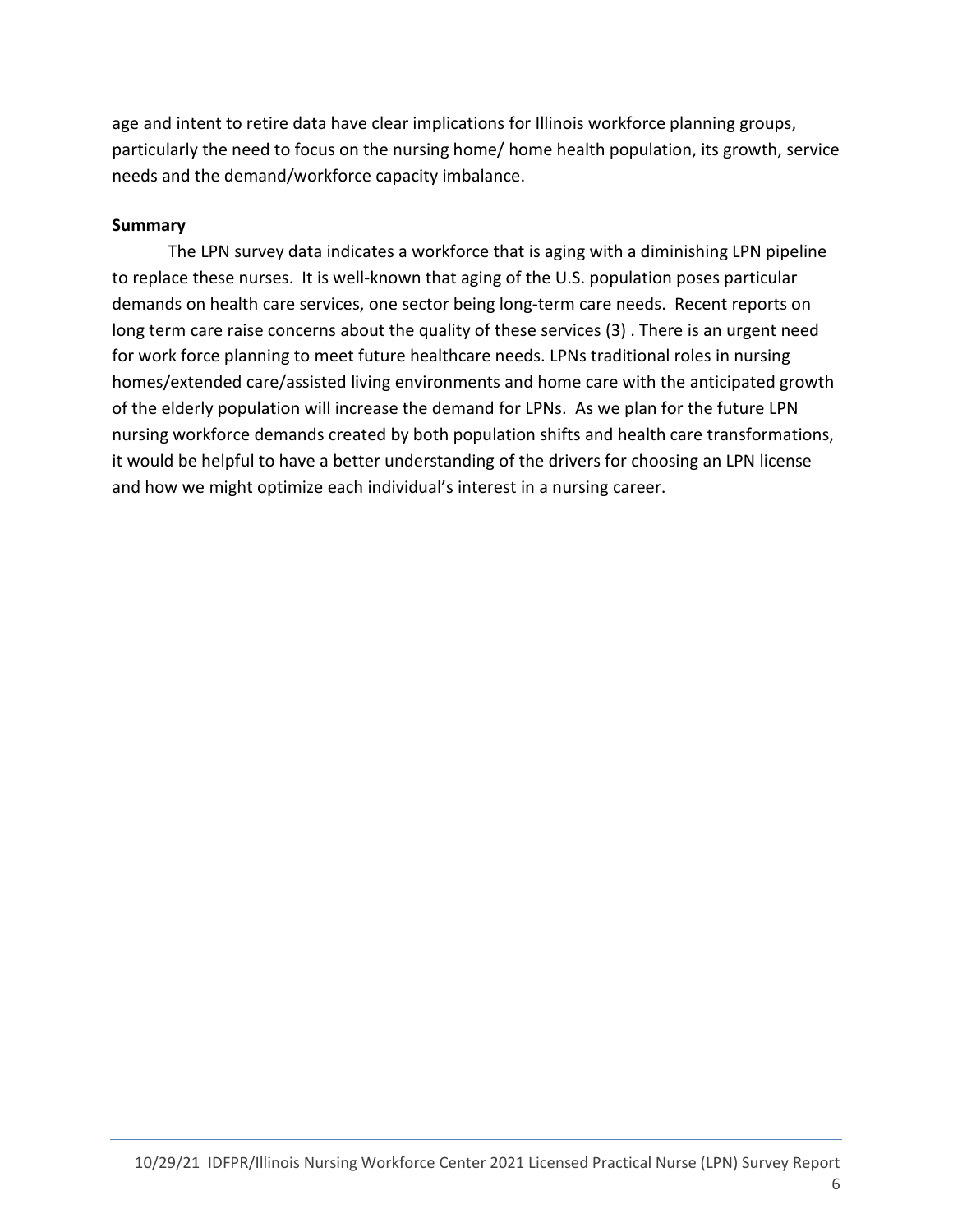# About the Data

The primary source of data for this report is a survey offered to individual Licensed Practical Nurses (LPNs) completing on-line licensure renewal in the State of Illinois. The renewal period ran from (11/08/20) to (2/01/21). There were 27,674 LPNs in Illinois as of November 2020, and the voluntary survey yielded 5,022 participants or 18% response rate. When individuals concluded the renewal process, including payment of the license renewal fee, there was a link to the survey along with an explanation of its purpose.

The survey data were compared with the Illinois Department of Financial and Professional Regulation (IDFPR) database, and the voluntary responses are reflective of the Illinois LPNs with respect to age, with two exceptions. There were slightly more (11%) survey responses in the 55-64 years of age category and less (10%) in the 25-34 years of age category. The LPN age data were obtained from the IDFPR licensure database on December 4, 2018 – about mid-way thorough survey completion.

The survey included 29 questions consistent with the national minimum dataset recommendations of the National Forum of State Nursing Workforce Centers (4). A comprehensive record of questions is provided in Appendix A. Information obtained from the survey can be categorized into three areas. Demographic information includes the relative numbers in each age group; race, ethnic and gender diversity; and retirement horizon. Human capital elements include education preparation, education advancement, specialty practice area, workplace setting and workplace role. including work setting, specialty practice area and other details. The final section is regarding earnings, which includes information about workplace benefits.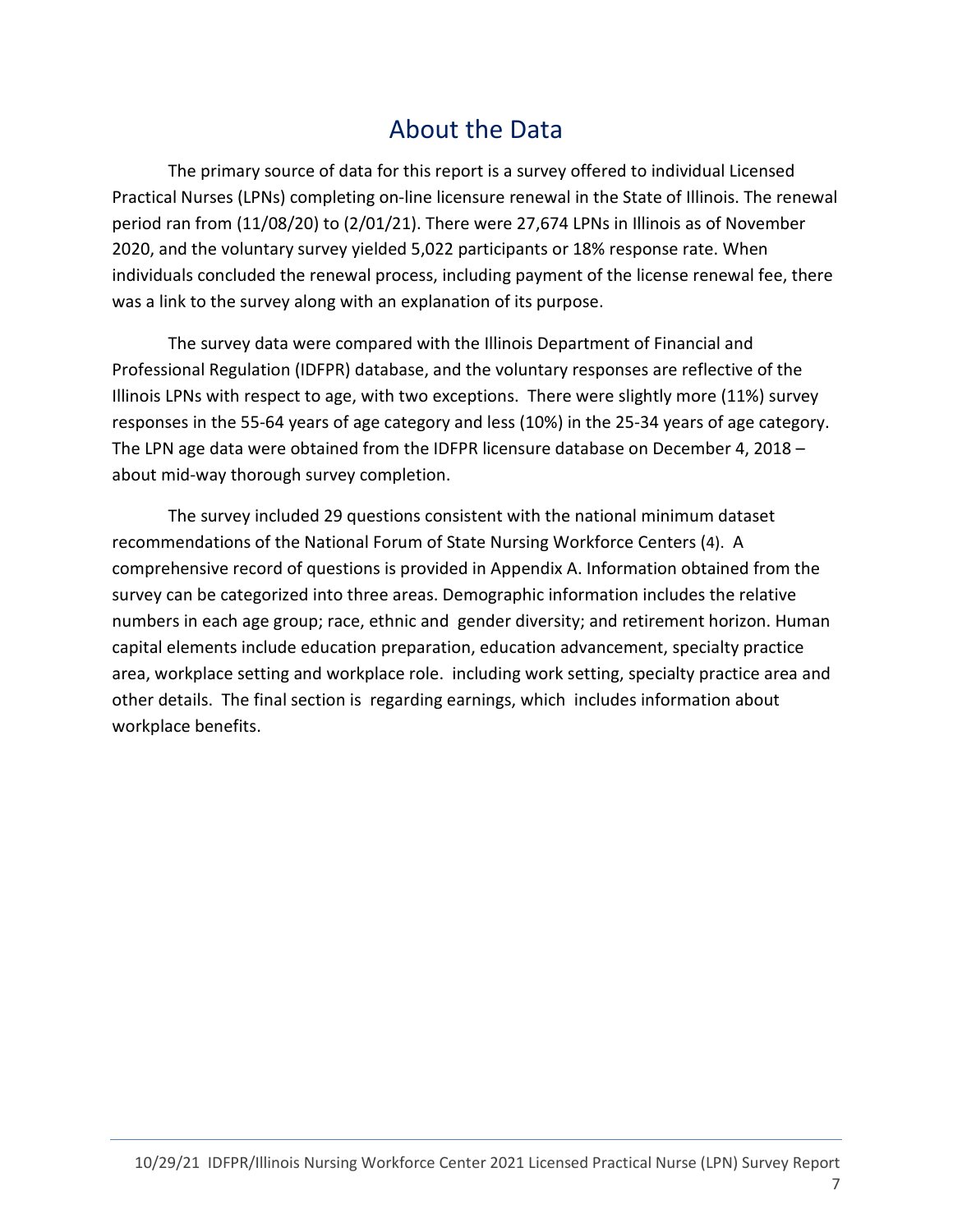# **Demographics**

#### General Overview

Data on the characteristics, supply and distribution of LPNs in the State of Illinois are essential to expanding access to care and planning for provision of essential primary and other health care services. This report contains data on the demographics of our current LPN workforce, the relative numbers of LPNs in each age group, their racial, ethnic and gender diversity, and educational preparation.





Figure 1 presents the distribution of Licensed Practical Nurse (LPN) survey participants by selected age categories. Age is derived from unfiltered participant responses to date of birth. The years of age are listed on the vertical axis, on the left of the horizontal bar, to the right of the horizontal bar is the percent. The

substantial share of Illinois LPNs in advanced age categories represents a significant context for many other observations in this report. The value of these age categories as a cross-reference for other information is enhanced by the relatively small number of non-responses (n = 77).

Diversity of the Illinois LPN workforce is illustrated in Figures 2 and 3. Figure 2 represents racial and ethnic diversity of respondents, and Figure 3 illustrates racial, ethnic and gender diversity distributed amongst age cohorts. The U.S. Census Bureau describes the Hispanic ethnonym as a culture regardless of race, so these data may represent duplicate counts. White females constitute a substantial majority (63%); however, there are indications of changing demographics observable across age categories.

The racial and ethnic diversity of the LPN nursing workforce in Illinois was determined by two questions asked in sequence: "Are you Hispanic or Latino;" followed by the question "What is your race/ethnicity (mark all that apply)". Responses are illustrated in Figure 2. There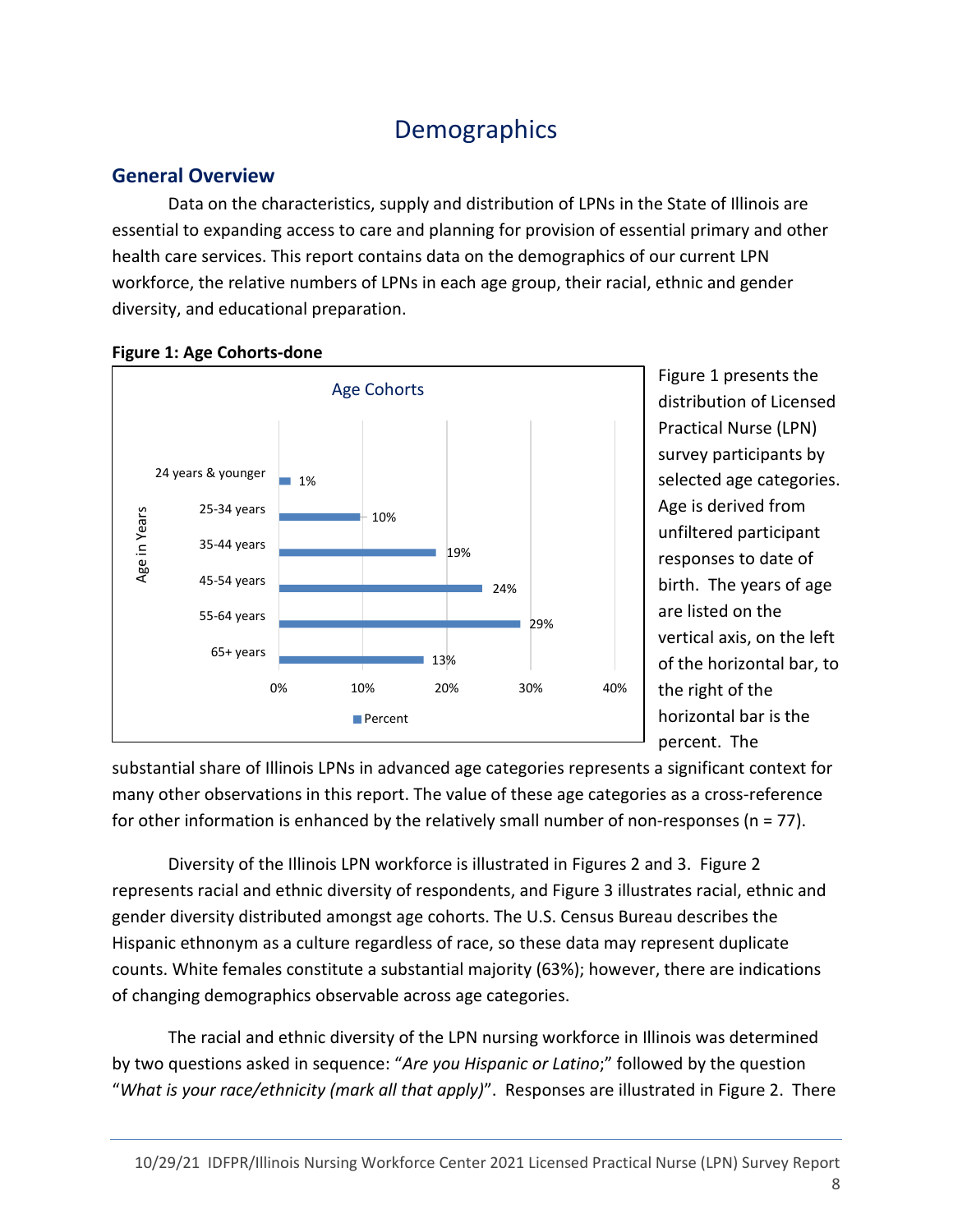were 4,948 responses, 29 individuals did not respond to the question regarding Hispanic or Latino ethnicity and 74 did not respond to the question regarding race.



Figure 2: Diversity: Race/Ethnicity Overall

Diversity of the workforce varies depending on age, with younger cohorts generally demonstrating increased diversity. Black/African American is the largest reporting minority group (26%). For Black/African Americans, the percent was the same, 22-28%, for three age ranges: 35-44, 45-54 and 55-64 years of age. Interestingly the Hispanic/Latina percent was highest in the younger years, showing approximately 54% of Hispanic/Latino LPNs are less than 45 years of age.

|                             | 24 years  | 25-34     | 35-44     | 45-54     | 55-64     | 65+ years | <b>Total</b> |
|-----------------------------|-----------|-----------|-----------|-----------|-----------|-----------|--------------|
|                             | and       | years old | years old | years old | years old | old       |              |
|                             | under     | (1987-    | $(1977 -$ | $(1967 -$ | $(1957 -$ | $(1925 -$ |              |
|                             | $(1997 -$ | 1996)     | 1986)     | 1976)     | 1966)     | 1956)     |              |
|                             | 2004)     |           |           |           |           |           |              |
| American Indian<br>%        | 0%        | 13%       | 28%       | 20%       | 28%       | 11%       | 1%           |
| or Alaska Native N          | 0         | 6         | 13        | 9         | 13        | 5         | 46           |
|                             |           |           |           |           |           |           |              |
| %<br>Asian                  | 0.3%      | 15%       | 25%       | 28%       | 22%       | 9%        | 6%           |
| N                           | 1         | 43        | 75        | 83        | 66        | 27        | 295          |
|                             |           |           |           |           |           |           |              |
| <b>Black or African %</b>   | 0.3%      | 9%        | 21%       | 29%       | 24%       | 17%       | 27%,         |
| N<br>American               | 4         | 115       | 278       | 382       | 314       | 217       | 1.310        |
|                             |           |           |           |           |           |           |              |
| <b>Hispanic or Latinx %</b> | 3%        | 21%       | 28%       | 25%       | 17%       | 8%        | 6%           |
| N                           | 8         | 64        | 85        | 73        | 50        | 23        | 303          |
|                             |           |           |           |           |           |           |              |

Figure 3 Race, Ethnicity, Gender Diversity by Age Cohorts

Race/ethnicity no response n = 74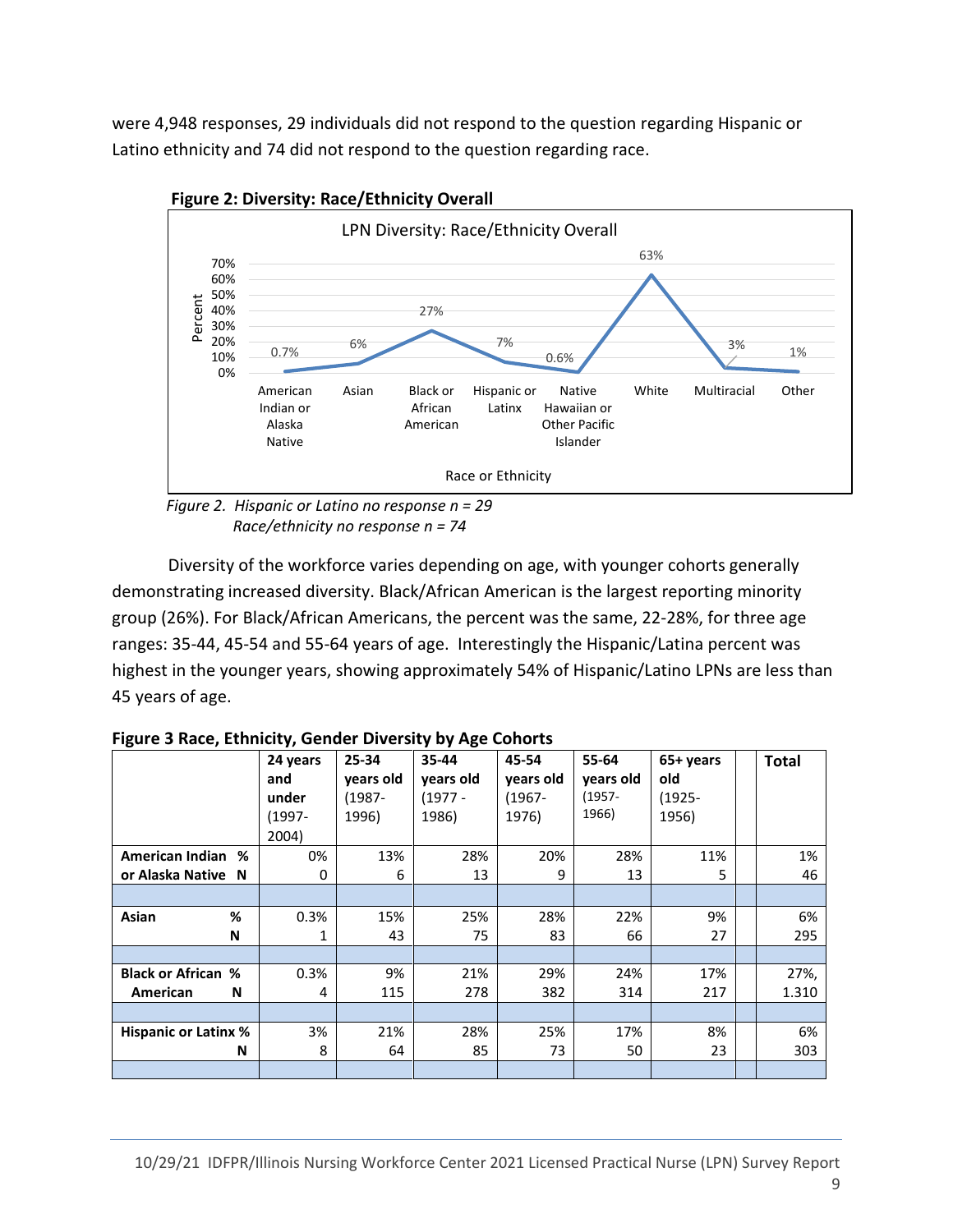| <b>Native Hawaiian</b>                                                                      | % | 0%           | 18%       | 36%       | 25%       | 11%       | 11%       | 1%    |
|---------------------------------------------------------------------------------------------|---|--------------|-----------|-----------|-----------|-----------|-----------|-------|
| or Other Pacific                                                                            | N | 0            | 5         | 10        |           | 3         | 3         | 28    |
| <b>Islander</b>                                                                             |   |              |           |           |           |           |           |       |
|                                                                                             |   |              |           |           |           |           |           |       |
| White or                                                                                    | % | 2%           | 9%        | 17%       | 22%       | 32%       | 19%       | 63%   |
| Caucasian                                                                                   | N | 60           | 275       | 500       | 664       | 969       | 567       | 3,035 |
|                                                                                             |   |              |           |           |           |           |           |       |
| <b>Multiracial</b>                                                                          | % | 1%           | 16%       | 2%        | 26%       | 24%       | 12%       | 3%    |
|                                                                                             | N | 1            | 21        | 28        | 33        | 31        | 15        | 129   |
|                                                                                             |   |              |           |           |           |           |           |       |
| Female*                                                                                     | % | 2%           | 10%       | 19%       | 24%       | 29%       | 18%       | 93%   |
|                                                                                             | N | 66           | 434       | 852       | 1,093     | 1,319     | 813       | 4,577 |
|                                                                                             |   |              |           |           |           |           |           |       |
| Male*                                                                                       | % | 1%           | 13%       | 20%       | 29%       | 28%       | 9%        | 7%    |
|                                                                                             | N | 3            | 40        | 65        | 93        | 91        | 29        | 321   |
|                                                                                             |   |              |           |           |           |           |           |       |
|                                                                                             |   | 24 years     | 25-34     | 35-44     | 45-54     | 55-64     | 65+ years | Total |
|                                                                                             |   | and<br>under | years old | years old | years old | years old | old       |       |
| *The gender question included the response options: prefer not to answer, and Other (please |   |              |           |           |           |           |           |       |

specify). The "Other" option collected comments, which does not allow to disaggregate responses by age.

Figure 3: No response: race  $n = 74$ , ethnicity  $n = 29$ 

In terms of race/ethnicity by age-groups, larger percentages of ethnic and racial minority LPNs are in the younger age ranges, as compared to those nearing retirement, suggesting the recruitment and retention in the LPN education programs is positively impacting increased diversity of the workforce. For example, 40% of Asians reported being younger than age 45 years, while 9% reported being age 65 years or older. Another notable observation from Figure 3 (above) is the limited ethnic diversity of the youngest age category, but there are a limited number of responses from the youngest age group ( $n = 66$ ).

Women continue to dominate the Illinois LPN workforce. The majority of LPNs respondents, 93%, are women, which is slightly higher than national average of 92% (5). The percent of male LPNs is 7%, which is slightly less than the national average of 8%. However, since 2007, the percent of Illinois LPNs who are male has doubled from 3.5% to 7% and the percent of LPNs who are women has decreased from 97% to 92% (6). It should be noted that 36% of male respondents are less than 45 years of age.

Gender distribution does differ by race and ethnicity: for example, for Asian respondents, approximately 70% are female, 29% are male. In 2020 a third gender response option of "other" was added to the survey and selected by 0.1% of respondents. While there is a continued need to increase the racial and ethnic diversity of the nursing workforce, the Illinois licensed practical nurses as a group are more racially and ethnically diverse than the RN workforce.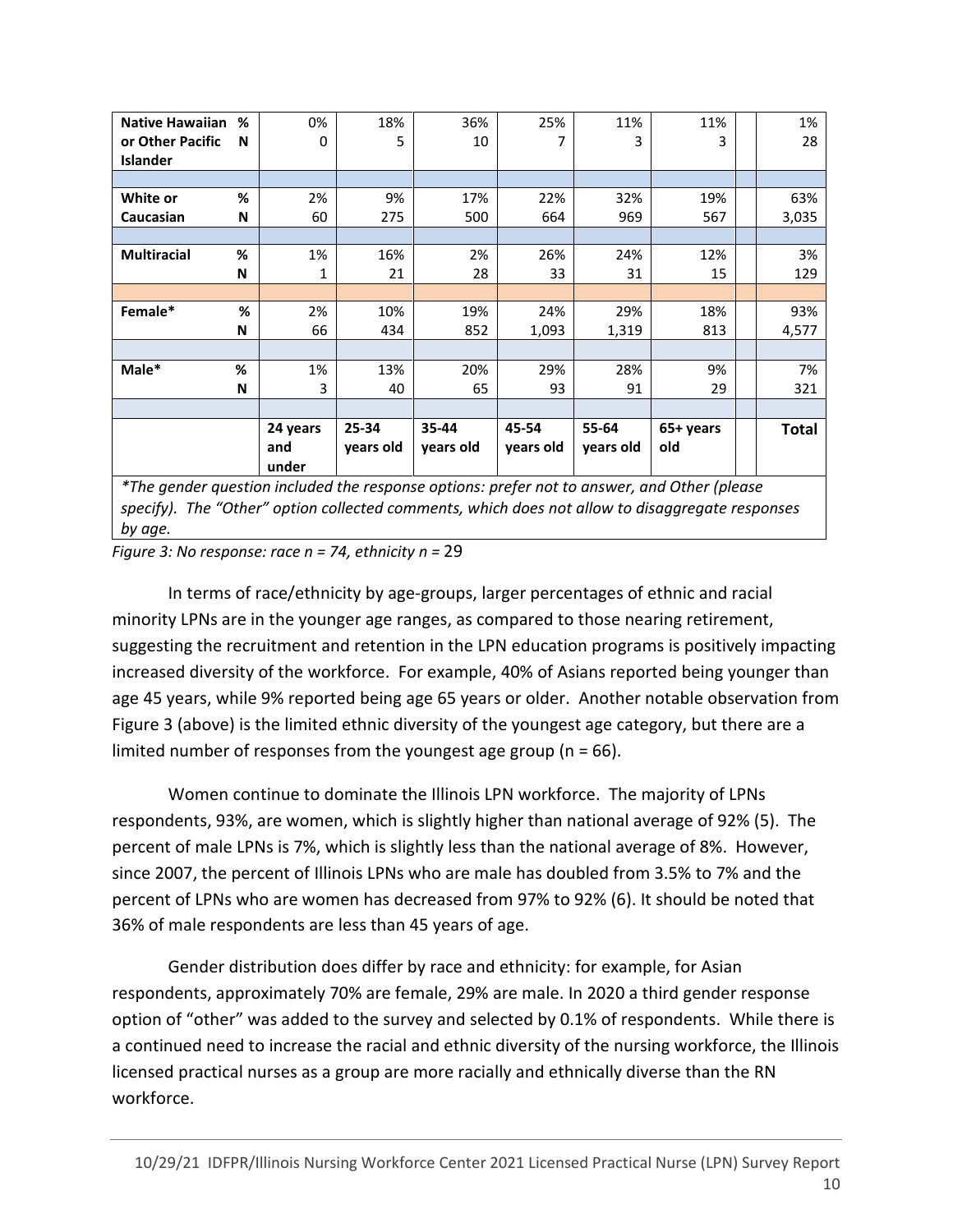The survey asked participants a pair of questions related to retirement plans: "How much longer do you plan to practice as a nurse in Illinois" and "If you plan to retire within the next 5 years, is there a primary factor that would persuade you to… extend your date of retirement?" Approximately 38% of survey participants report anticipated retirement over the next decade. On the first question there were a substantial number, 22% (n = 974) indicating uncertainty with regards to retirement plans, and there were 614 non-responders. A concern is that, of those that work in long term care (LTC), approximately 33% anticipate retiring in ten years.

The second retirement question asked the primary reasons for potentially delaying retirement. The results of the question of are difficult to interpret. First, approximately 38% of survey respondents did not respond, and second approximately 43% of those who did respond indicated no eminent retirement. Economic conditions and increased salary were indicated as the primary factors that would delay retirement. Other responses included reduced physical demands and shortened, flexible work hours. Thus, salary and economic benefits continue to be an important component of maintaining LPNs in the workplace.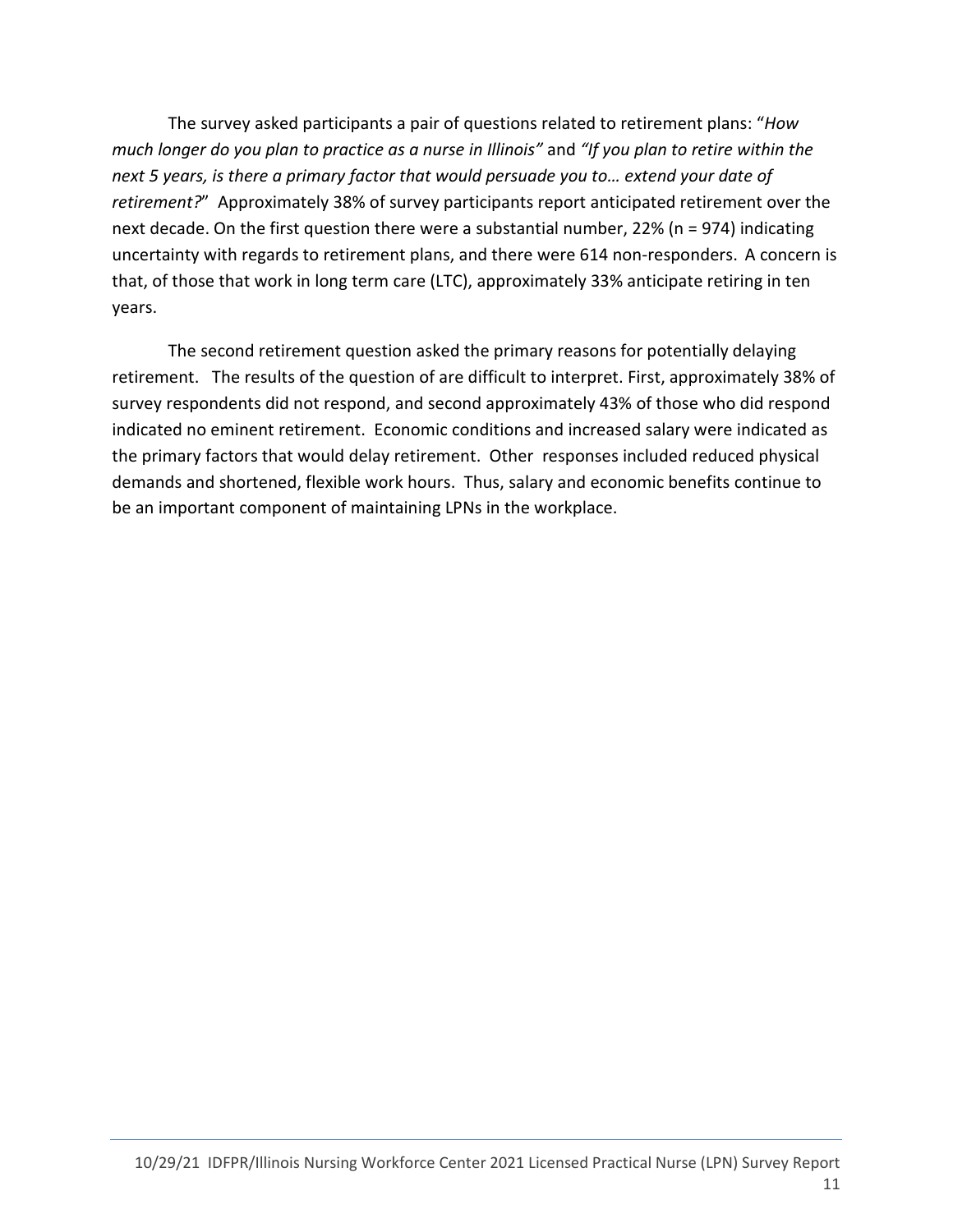# Human Capital

The concept of human capital frames workforce issues in terms of the productive capacity of each individual. Skills and knowledge can be general (productive in a variety of contexts) or specific (most valuable in a particular context, such as a unique industry setting or specialized occupational role). A human capital perspective is essential to the full appreciation of the role of health care, education, and workforce development in promoting economic growth and societal wellbeing. In this section we look at education and area of clinical practice specialties in the Licensed Practical Nurse (LPN) survey responses.

#### Employment, Job Characteristics

The majority 94% (3,189) of respondents are actively employed full-time in nursing. The question regarding number of jobs, 83% (3,349) work at one job, though 1,003 respondents skipped the question. 12% work part-time and a small number, 7% work per diem. A small number of respondents, approximately 15% (601), work multiple jobs. Approximately half or 53% (2,057) of respondents work a total of 40 hours per week on all jobs. For those who work part-time, approximately 23% (888) work less than 40 hours per week, and approximately 20% (754) work between 50-60 hours per week. Very few respondents work more than 60 hours per week.



identify the type of setting that most closely corresponds to their primary nursing position. The most common setting was nursing home or long-term care setting (36%, 1,468, followed

by the ambulatory care, outpatient clinics (16%, 636); assisted living facilities (11%, 437), home health

(10%, 409) and acute care or hospital settings (5%, 188) (Figure 4: non-response n=977).

Most of the settings where Illinois LPNs are employed are non-acute care or noninpatient hospital settings. The primary role of the LPN, in all the various employment settings listed above, is as a direct care provider, a staff nurse providing care to patients and families (79%, 3,181). The next highest categories are nurse administrator/manager (5%, 193), followed

### Figure 4: Employment Setting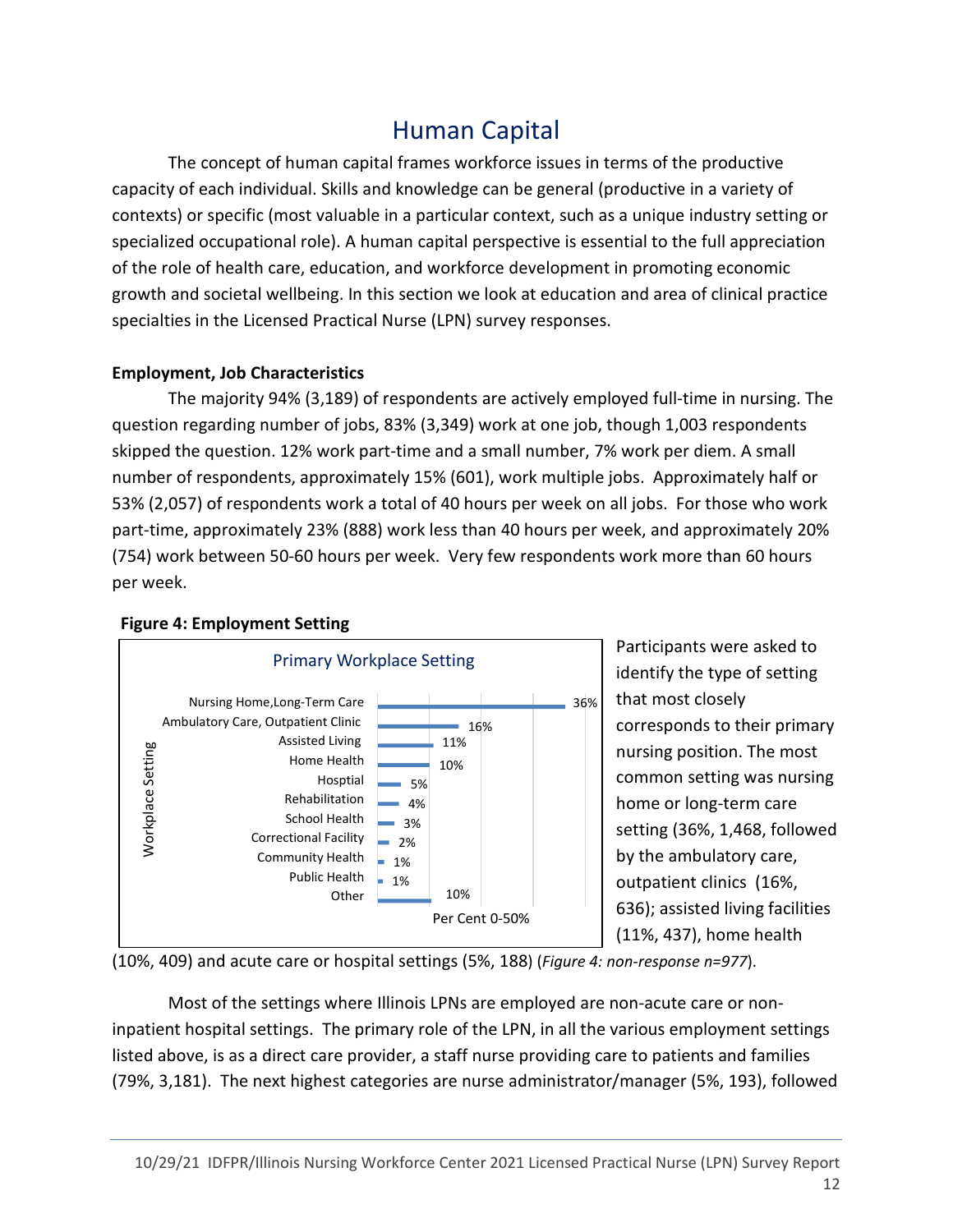by nursing care coordinator (4%, 148). The "other health-related" category is 9% (359); this question did not provide for individual comments as to what these other health-related roles are. These data are similar to the 2019 and 2017 LPN reports where approximately 75% identified as staff nurses, 5% as nurse administrator/managers and 5% as nursing care coordinators.

#### Employment specialty

 The types of specialty practice area reflects the breadth of clinical specialty knowledge required by the LPN's primary role. For this question, more than one clinical specialty area could be selected by respondents. The most frequently reported specialty areas: long term care (30%, 1,219), geriatric/gerontology (15%, 593), home health (6%, 250), primary care (5%, 212) and pediatrics (5%, 208). Below is a list of specialty areas, and the percent of nurses specializing in each area.

- Acute Care: Acute Care or Hospital (2%), Emergency (0.5%), Orthopedics (0.4%)
- Long Term Care: Long Term Care (30%); Rehabilitation (3%),
- Non-acute, Outpatient Clinical Practices: Outpatient or Ambulatory Clinic (2%); Primary Care, includes Private Physician Offices (5%)
- Community, Health Promotion: Community (2%), Home Health (6%), Public Health (1%), School Health (3%)
- Family Health: Geriatric/Gerontology, (15%), Adult Health (4%), Women's Health (1%), Pediatrics (5%)
- Maternal-child Health: Maternal-child Health (0.5%), Neonatal (2%)
- Medical, includes Specialties: Medical (4%), Nephrology and/or Dialysis (0.3%), Oncology (0.4%), Occupational Health (0.6%), Wound Care (0.5%)
- Other: Other (7%)
- Palliative Care: Palliative Care (0.3%), Hospice (0.7%)
- Psychiatric/Mental Health/Substance Abuse: Psychiatric, Mental Health, Behavioral Health, Substance Abuse (4%)
- Surgical: Surgical (1%), Perioperative (0.1%)
- Tele-health: Telehealth (0.4%)

The original "Other" response rate was nine per cent. If the specialty listed in the "Other" comments section was the same as or similar to a major category previously listed, such as "Home Health" or "Telehealth", the comment was moved into that category and the per cent total for that category was adjusted. The specialty areas with high response rates are listed above and include the comments that have been subtracted from the original "Other"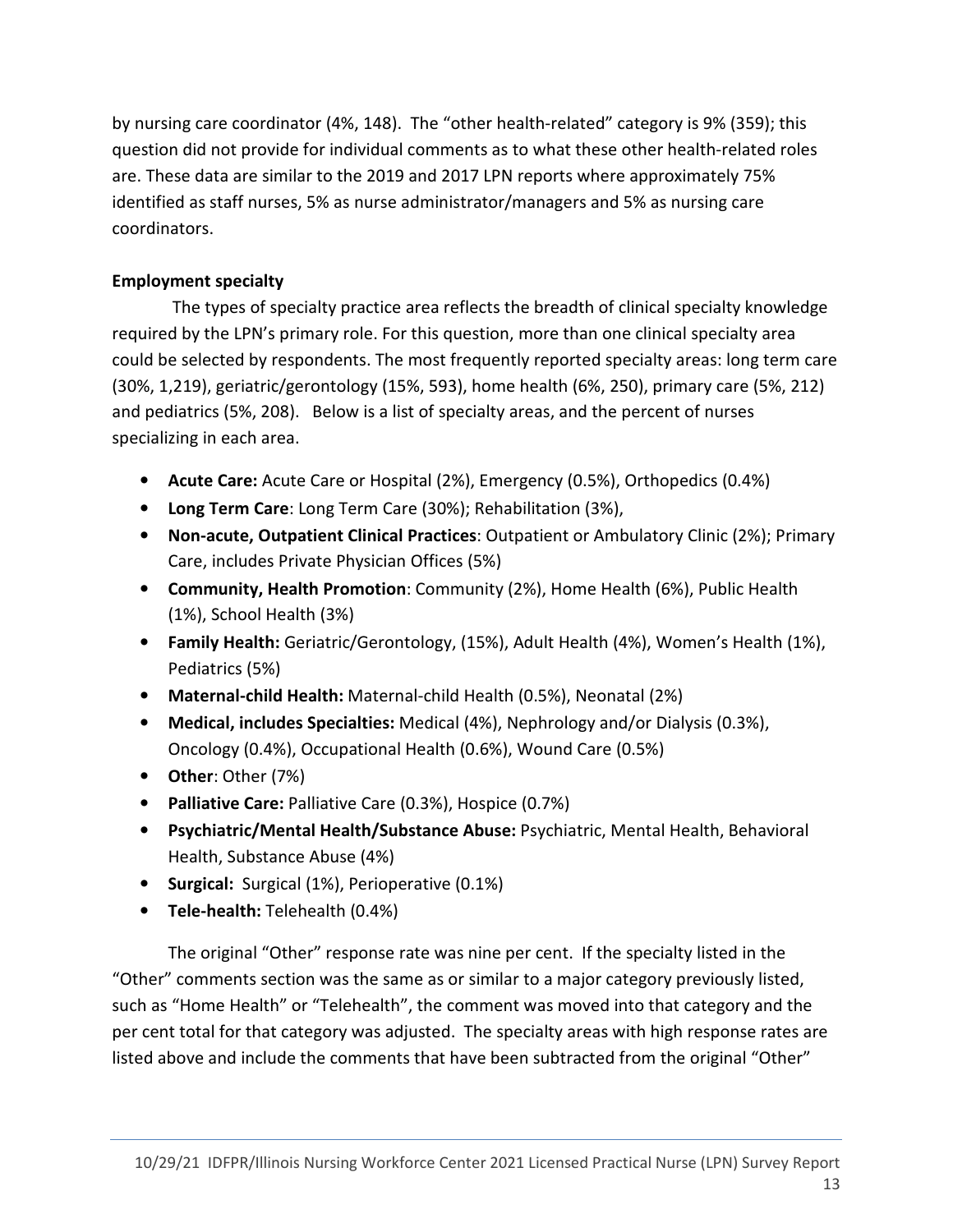response rate total. With the redistribution of individual specialties as described above, the "Other" category decreased to seven per cent.



Figure 5: Post-Licensure Specialized Certification

Figure 5: No response n = 779

Specialized certification enhances skills that are most valuable in a particular employment context. There are several specialty certifications available to LPNs. Figure 5 (above) reflects the specialty certifications held by the respondents. The top four specialty certifications are IV (intravenous) Therapy, Pharmacology, Long-Term Care, and Wound Care. These specialty certification areas, particularly IV training, could reflect demand in the field for these skills. It should be noted that approximately half of the respondents (49%) do not hold any specialty certification.

#### Experience by Age Distribution

Years of experience as an LPN is another individual element that can be derived from survey responses. It is not surprising that the youngest age cohort, 25 years and younger, have the least experience. However, a more complex picture emerges for age groups 35-44 years, 45-54 years and even 55-64 years of age. In each of these age categories are individuals with diverse levels of experience. This observation is consistent with heterogeneity in the timing of LPN career choice. That is, individuals enter the field at different points in the life cycle, up to their late 40's and beyond. Thus, in these older age cohorts, age cannot automatically be equated with years of experience.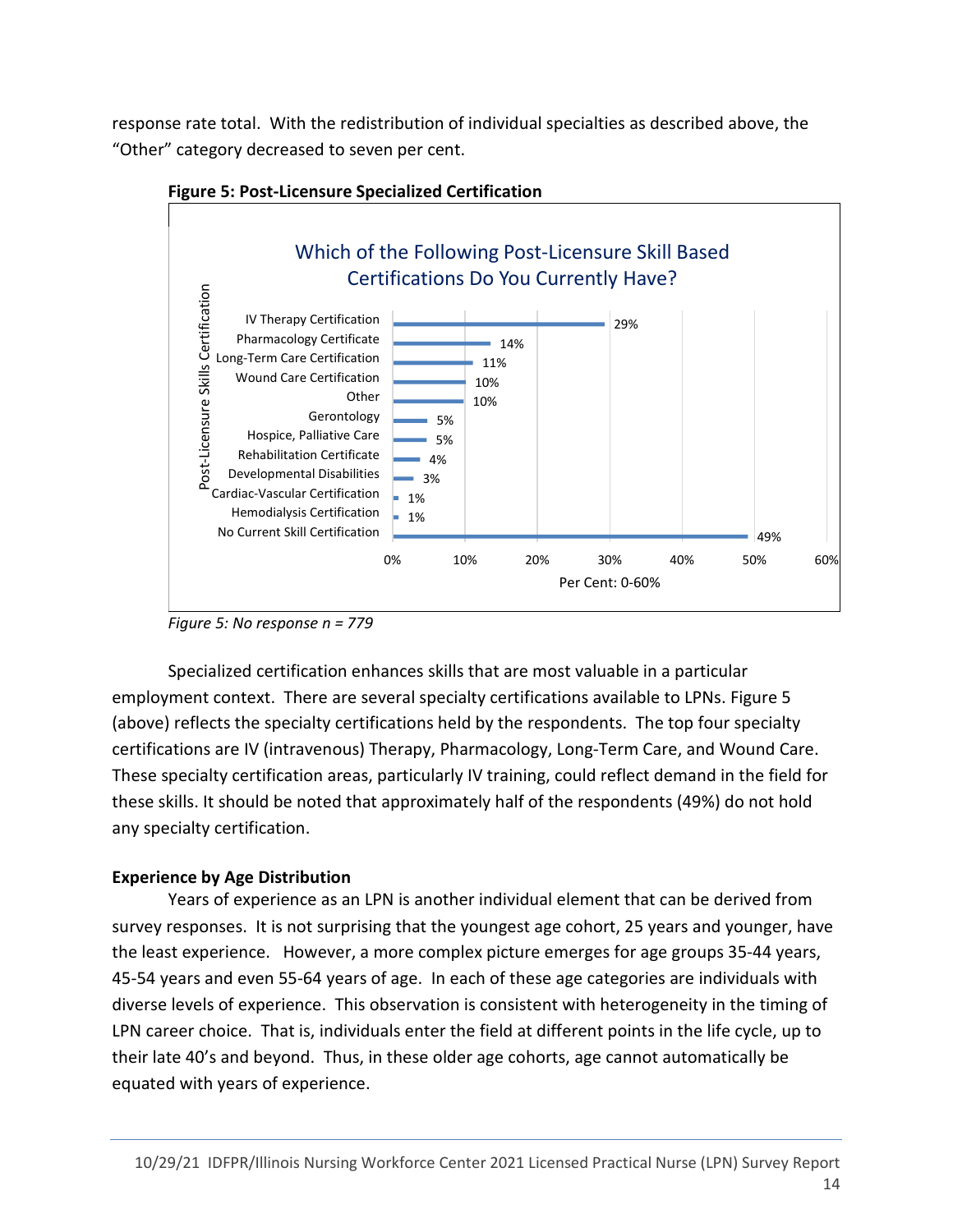#### Educational Distribution





Figure 6 presents Illinois LPN educational attainment. The numerical per cent is to the right of each horizontal bar. LPN licensure obtained through a community college is the highest ranking, followed by independent institution. The advanced degrees through college courses are in addition to the LPN education and licensure.

Figure 6: No response n = 85

 Community college nursing education programs remain an important pipeline for the LPN workforce. In Illinois there are a total of 34 stand-alone licensed practical nursing education programs at either a community college or an independent institution. Fifteen of these LPN programs are located in community colleges. There are also 11 community college associate degree RN programs that do not have a stand-alone LPN pre-licensure education program but do have an LPN ladder-option. These 11 community college programs are approved by the Board of Nursing to offer an "LPN option-out". These eleven "ladder and option" programs do not have a stand-alone LPN program, but at a pre-determined point in the curriculum, if the student meets requirements, the student is eligible to take the LPN licensure examination (7). These data are similar to both the 2017 and 2019 Illinois LPN survey responses which also indicated that approximately half of the respondents received their LPN education through a community college. A list of Illinois LPN education programs is found on the Illinois Nursing Workforce Center website http://nursing.illinois.gov/PreLeducation.asp

The number of younger LPNs currently enrolled in an associate degree and baccalaureate degree programs could explain the large number of younger respondents who intend on retiring in one to five years. Perhaps they anticipate moving ahead with another career or an RN license level position.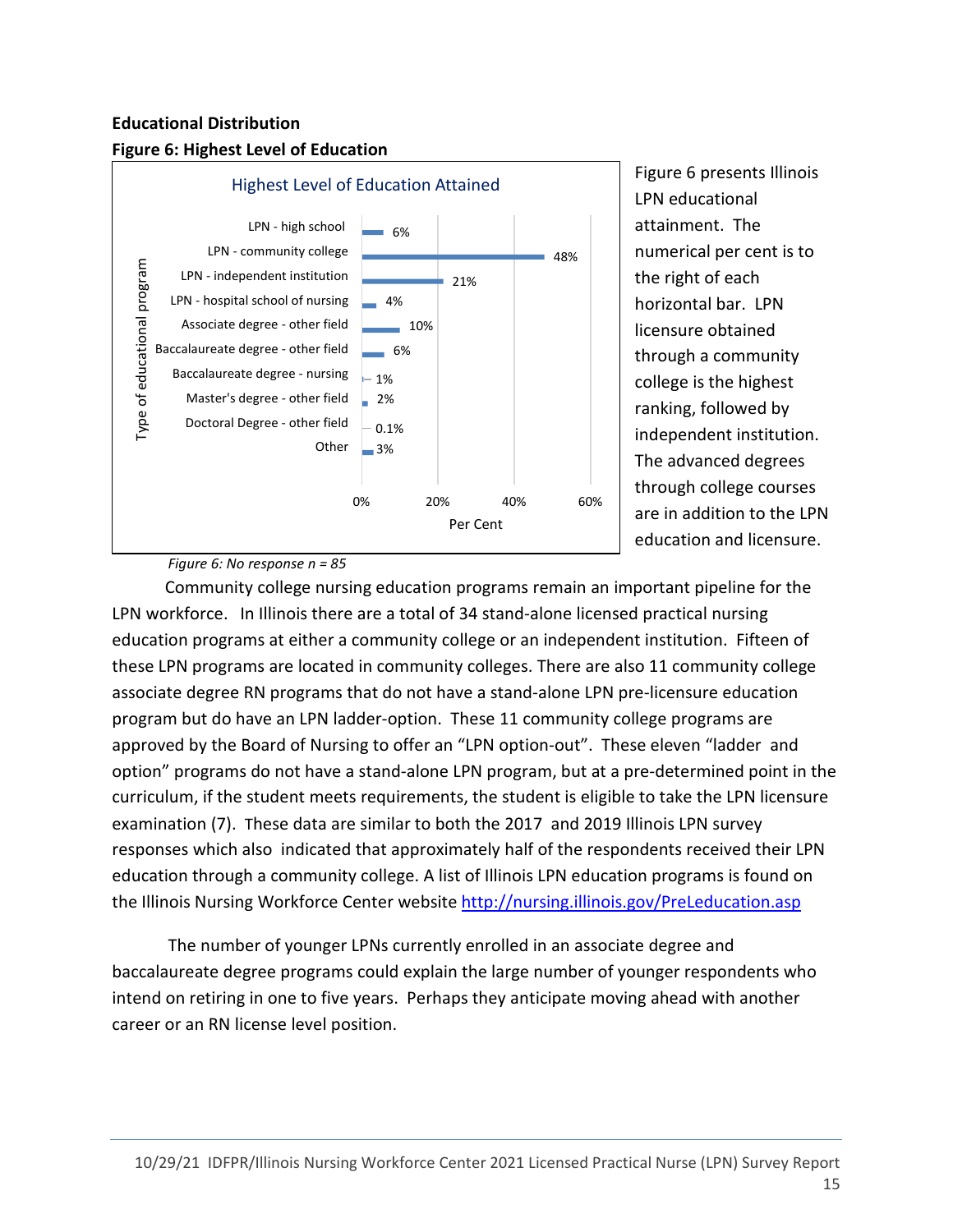# Earnings

#### Figure 7: Annual Earnings



The 2021 LPN survey question "Please estimate your pre-tax earnings from your primary nursing position" provided twenty-one earning intervals. The median response was \$45,000 to \$55,000. The majority of respondents reported annual earnings between \$25,000-\$55,000. Approximately 23% of respondents reported an annual salary above \$55,000.

Figure 11: No response n = 956

 The majority of Illinois LPNs work full-time, as reported earlier. It is not known if the LPNs making the lower salaries work part-time or full-time. The average Illinois LPN salary is similar to what the Bureau of Labor Statistics (BLS) reported nationally for 2021, \$48, 820 annually. (8)

In addition to asking a question about annual salary, the 2021 LPN survey included a question asking which benefits the respondents currently received. Overall, approximately half of all respondents indicate that they have a retirement plan (51%), dental insurance (59%) and personal health insurance (59%). Less have family health insurance(42%) and 27% do not have any benefits at all. The type of benefits received in addition to the salary varies significantly depending on the type of workplace setting.

The top four workplace settings, where the majority of Illinois LPNs work, are: long-term care, rehabilitation, assisted living (51%); ambulatory care, outpatient clinic (16%), acute care or hospital (5%) and home health (10%). The benefits received in each setting are illustrated in Figure 8. Workplace settings not included in Figure 8 due to the small per cent: correctional facility (2%), community health (1%), school health (3%), public health (1%) and other (10%). Benefit compensation varies by workplace setting. Ambulatory clinics and acute-care hospital settings offer more benefits than other settings. For example, 79% hospitals and 69% clinics offer personal health insurance. 35% home health facilities and 55% long-term care facilities offer personal health insurance.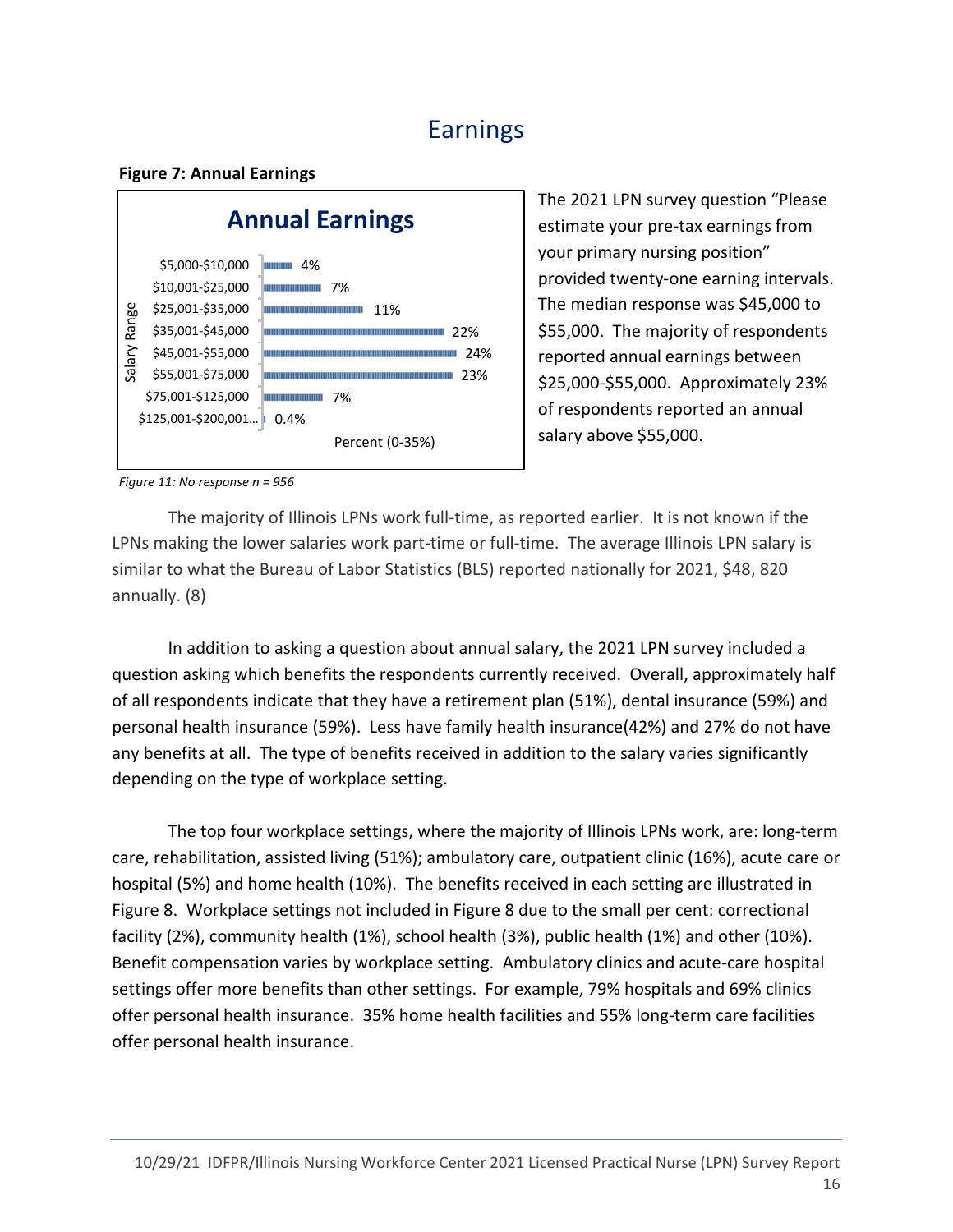Survey responses to the question "What would make you delay retirement," some respondents indicated better benefits, which is a component of an economic incentive to continue working.



Figure 8: Compensation Benefits Received by Employment Setting

#### Emerging Trends: Workplace Violence

The Illinois General Assembly (IGA) recently passed the Health Care Violence Prevention Act (Public Act #100-1051) to combat the violence that occurs against health care workers in nearly all care settings. To better understand workplace violence in healthcare settings, three questions were added to the survey. The questions were prefaced by the Emergency Nurses Association (ENA) definition of violence: an act of aggression directed toward persons at work or on duty, ranging from offensive or threatening language to homicide. Workplace violence is commonly understood as any physical assault; emotional or verbal abuse; or threatening, harassing, or coercive behavior in the work setting that causes physical or emotional harm (9). Both the questions and the definition were used with permission from the Emergency Nurses Association.

Below are the three survey questions with summary of responses; approximately 750 respondents did not answer each question.

Figure 8: No response n = 55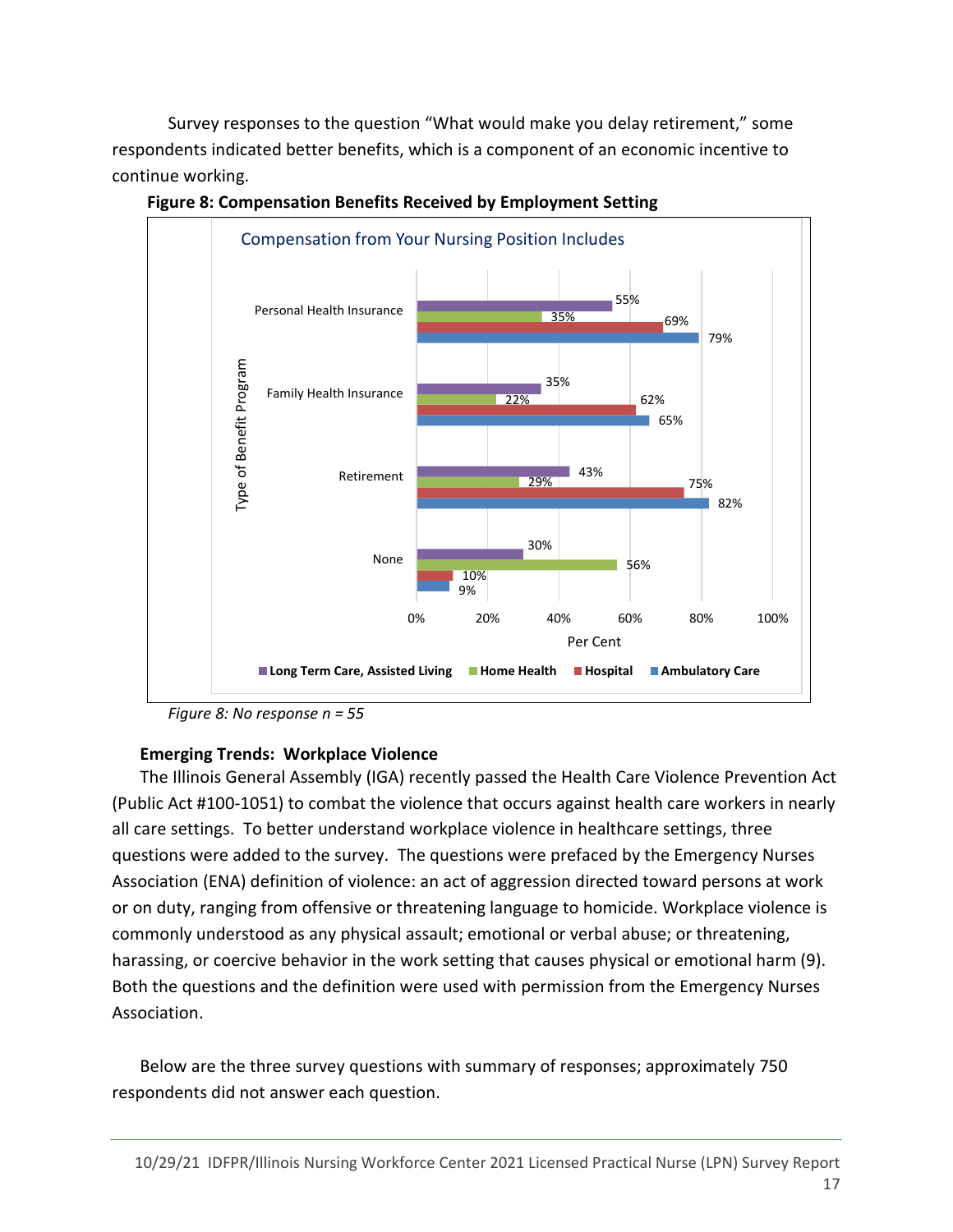- 1. How often have you experienced patient/visitor/family physical or verbal abuse while at work? the range of options began with "on each shift" (6%) through "never" (33%). Weekly (13%), monthly (9%), quarterly (5%), semi-annually (4%), annually (3%), less than annually (15%), I am not currently working (8%).
- 2. Where have you attended workplace violence training: current facility (52%), other location (17%), both current facility and other location (14%), have never attended training (19%).
- 3. Does your facility have a policy in place for reporting workplace violence incidents: yes (87%), no (2%), don't know (10%).

In summary, 33% of LPN respondents reported experiencing physical or verbal abuse (based on the ENA definition) at least quarterly. 19% have never attended workplace violence training and the clear majority, 87% indicated that the facility where they work has a policy for reporting workplace violence.

# Limitations

There are several limitations to this survey report. First, there was an 18% response rate to the voluntary survey offered to individual licensed practical nurses (LPNs) during the online license renewal process. This limits conclusions that can be drawn from the survey. The data were compared with the Illinois Department of Financial and Professional Regulation (IDFPR) database for all licensed LPNs, and the voluntary responses are reflective of the Illinois LPNs with respect to age. Therefore, there is confidence that the results are consistent with Illinois licensed LPNs. The IDFPR license database collects limited information during the license renewal process, so it is difficult to compare other categories of survey data to the larger Illinois population of LPNs.

# Discussion and Implications

Licensed Practical Nurses (LPNs) in our State are an aging workforce, as is the Illinois RN workforce. Forty-one percent of Illinois LPNs are 55 years of age or older, approximately the same as in 2019, when 45% of Illinois LPNs had reached this age. The median age of Illinois LPNs is slightly older than national average, which is 53 years of age (10). The most common care setting where LPNs practice is in nursing home/long-term care facilities (36%). The large number of older LPNs working in this sector raises serious concerns about the capacity of this group to meet future population's health needs. Adding to this concern are the data indicating that 33% of the group that responded to the retirement question plans to do so in the next ten years.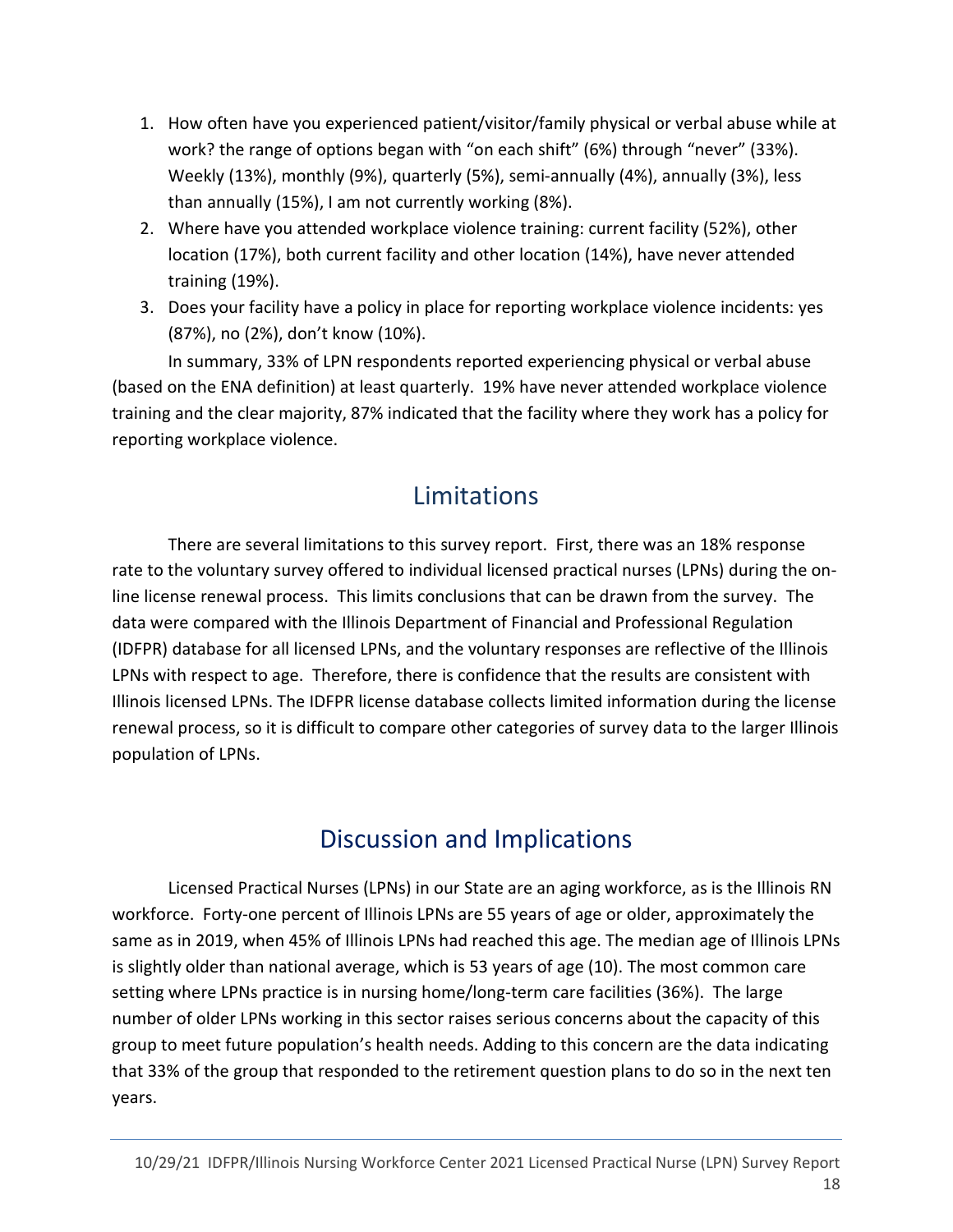It is essential for Illinois workforce planning groups to focus on the needs of the nonacute care facilities such as nursing homes, long-term care, assisted living populations. The growth in this care recipient cohort indicates a demand/workforce capacity imbalance. The anticipated growth in the U.S. elderly population is well documented. The 65-and-older population grew by over a third during the past decade, and by 3.2% from 2018-2019 (11). The elderly population will more than double between now and the year 2050, to 80 million. Demand projections for the LPN workforce will depend on the anticipated shift from nursing homes to home health care for the elderly. Long-term employment growth is expected to continue into 2030 (12). Given this demographic trend, with the impending retirement of the LPN workforce, maintaining LPNs in the workforce and recruiting individuals to attend LPN schools should be a priority issue for Illinois workforce planning groups.

In terms of racial and ethnic diversity, 37% of responding LPNs identified themselves as a racial/ethnic minority, while 63% of the respondents are White/Caucasian. Black/African American LPNs are the largest reporting minority group (27%), which is higher than the national LPN average of 17% ([NCSBN Forum], 2020). Compared to 2019 data on the LPN workforce, the LPN cohort appears to be more diverse and this diversity is clustered in younger age categories (IDFPR/Illinois Nursing Workforce Center, 2019). There is more racial and ethnic diversity amongst LPNs in the younger age ranges. These data suggest that the LPN workforce will continue to become more diverse and representative of our communities.

 In terms of gender diversity, seven percent of respondents are male, though 36% of male respondents are under 44 years of age. This is similar to the national average, where data indicate that 8% of the LPN workforce are male and 92% are female. The national study also found increasing proportions of males in more recently licensed cohorts, suggesting higher percentages of males in the LPN workforce in future cohorts (13). While there is a clear need to increase diversity in the nursing workforce, the LPN group demonstrates positive growth trends in multiple categories.

 Nursing home long-term care facilities are the workplaces most respondents indicated as their primary nursing position (36%). This is followed by the ambulatory care or outpatient clinics (15%), assisted living (11%) and home health (10%). These responses are similar to the findings in the 2019 LPN report, with one exception. The "assisted living" category is a separate option in this survey; this was done based on the number of respondents writing it in the "other" category in 2019. In this report the individual responses in the "other" category were reviewed, and if the response better fit in an itemized category – then the response was moved to that category. This decreased the "other" category from 12% to 7%. The range of places worked is quite varied, indicating this workforce skill set fits with a variety of workplace needs.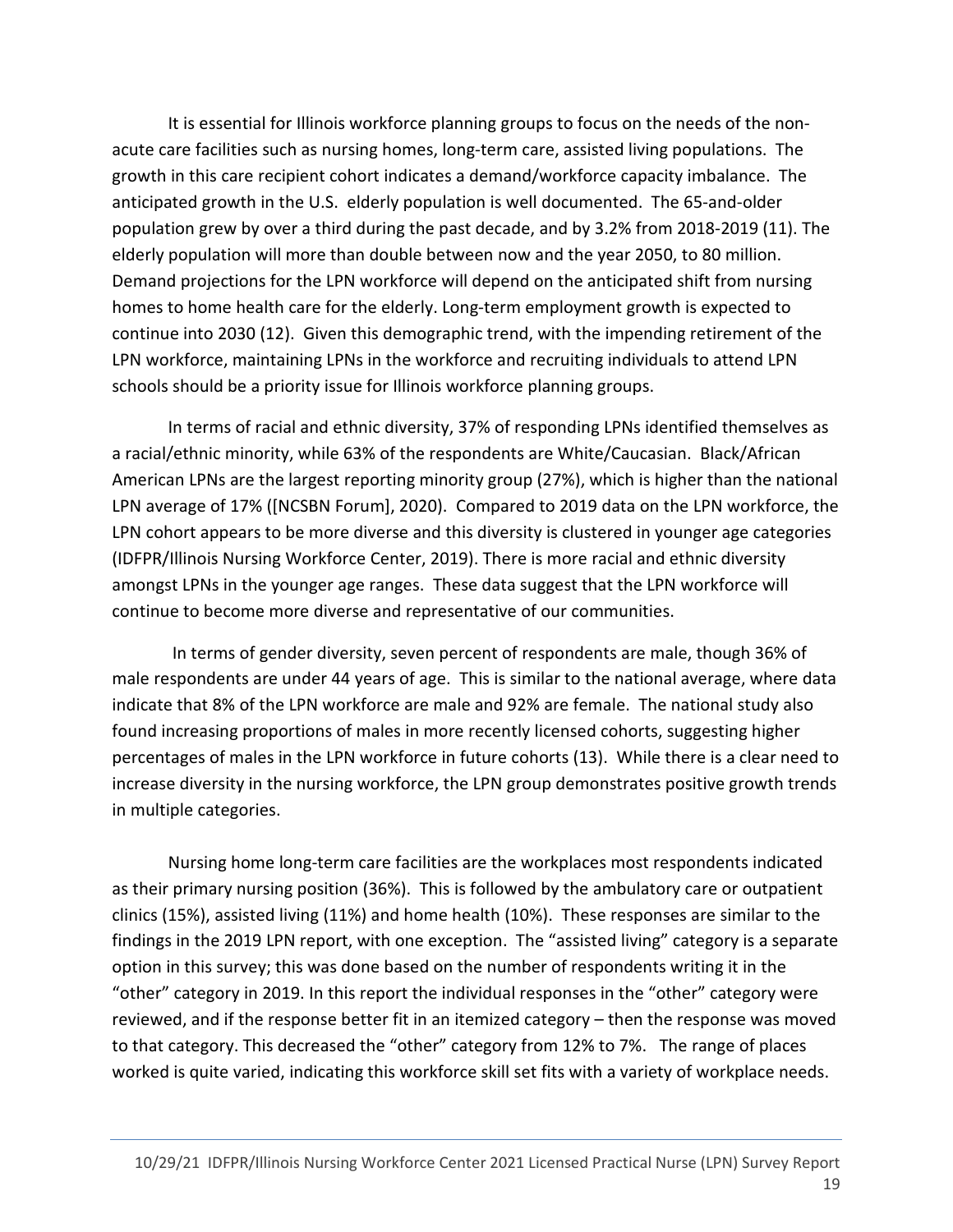The most common LPN workplace settings in Illinois are similar to national data: nursing home/long-term care facilities, hospitals, assisted living facilities and home health (14, 15). The findings support a report by Spetz et al, that indicate long-term care employs more LPN/VNs than any other industry (16). The number of LPN/VNs working in long-term care increased from 258,670 in 2008 to 289,946 in 2013, an increase of 13%, while the number of LPN/VNs working in hospitals, outpatient care, and other sectors decreased by 20%. Illinois has LPN data collected with individual on-line license renewal in 2019, 2017 and 2015; these data also show that a high per cent of LPNs are employed in the long-term care industry.

Approximately 38% of survey participants report anticipated retirement over the next decade. On this question there were a substantial number, 22% indicating uncertainty with regards to retirement plans, and there were 614 non-responders. A concern is that, of those that work in long term care (LTC), approximately 33% anticipate retiring in ten years.

The overall LPN median earnings nationally increased from \$38,000 in 2015 to \$44,000 in 2020 according to the (17). The median national salaries of LPNs differed by employment setting, position title, with LPNs working in rehabilitation having the highest median salary overall, and LPNs working in school health have the lowest. The median national salary for male LPNs is higher than the median salary for females.

The implications for LPN education are reflected in the demand for LPNs in long-term care settings relative to hospitals/acute care settings. LPNs who work in long-term care settings have less direct supervision than their counterparts in hospitals and need to exercise more independent judgment regarding patient care. LPN education programs need to ensure that students obtain sufficient clinical training in long-term care settings and have the critical thinking and communications skills necessary to practice effectively in these settings (Coffman et al, 2015). There are decreased educational opportunities to replace retiring LPNs outside metropolitan areas, though 55% of LPNs currently licensed received their education in a community college.

The LPN survey data indicate a workforce that is aging with a small younger aged pipeline to replace retiring nurses. Workforce planning needs must consider the LPN traditional roles in nursing homes/long-term care and assisted living facilities as well as in home care along with the continued growth of the elderly population, especially in rural and low-income urban areas. An informed discussion on LPN demand/capacity must also consider the nursing competencies stipulated in new models of team-based care (18). As we plan for the nursing workforce needed to meet health care demands created by population shifts and health care transformation, it would be helpful to have a better understanding of the drivers for choosing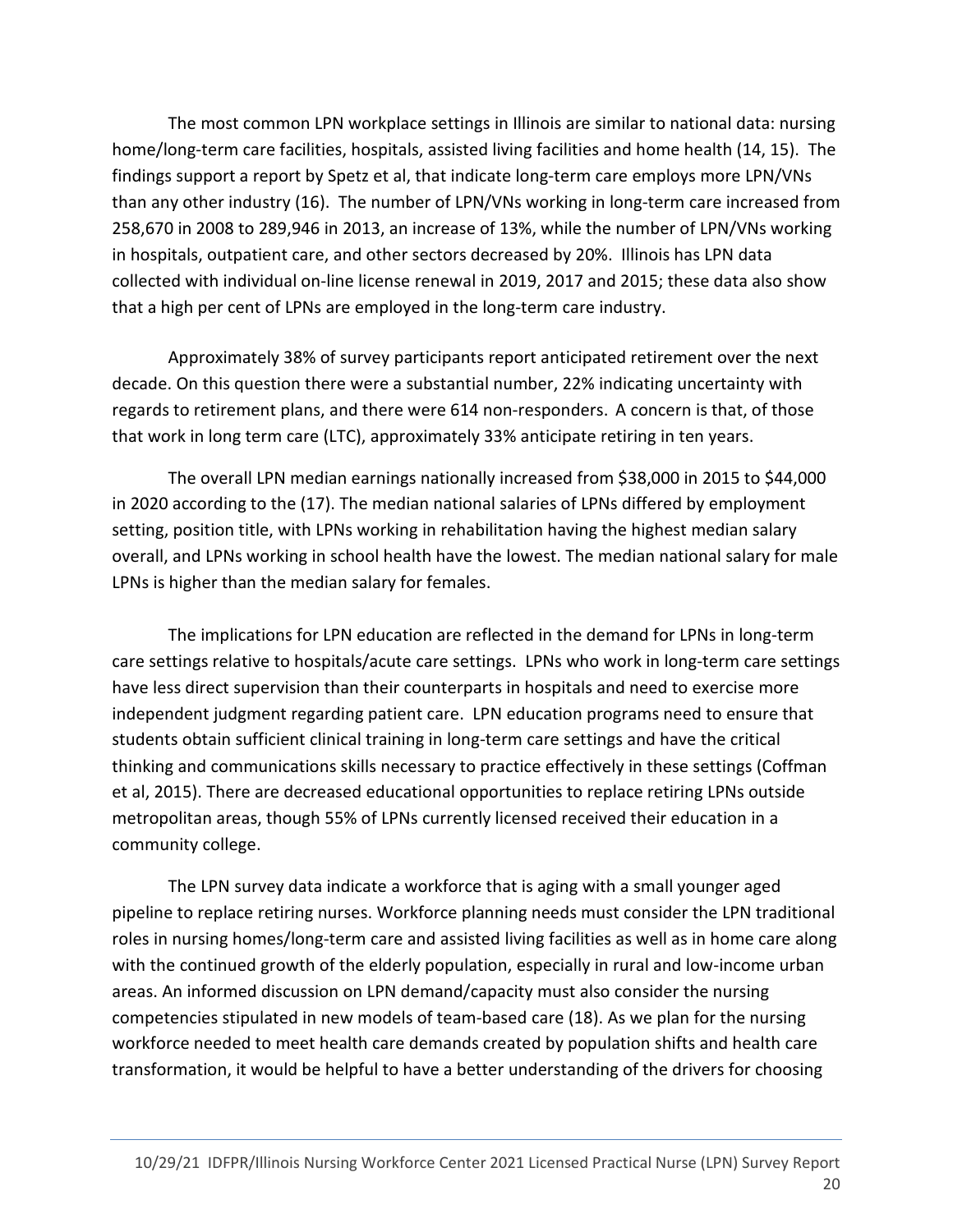an LPN certification and how we might optimize each individual's interest in a nursing career and expand educational opportunities across the state.

# References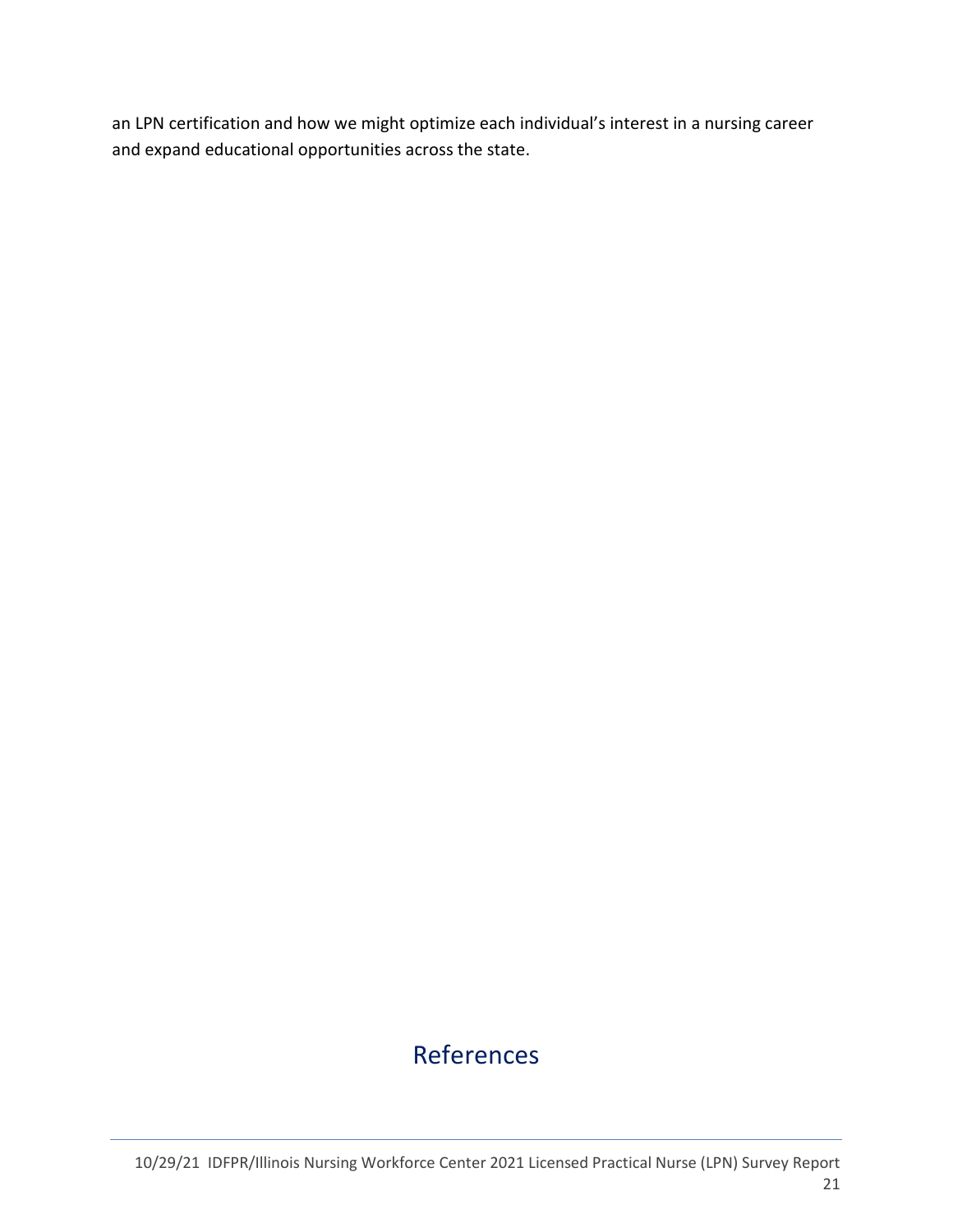- 1. Spetz, J., Trupin, L., Bates, T. and Coffman, J. M. (2015) Future Demand for Long-term Care Workers Will be Influenced by Demographic and Utilization Changes. Health Affairs, 34, 936-945.
- 2. U.S. Department of Health and Human Services Health Resources and Services Administration (HRSA), Bureau of Health Workforce, National Center for Health Workforce Analysis (2018). Long-Term Services and Supports: Nursing Workforce Demand Projections 2015-2030. Retrieved from https://www.census.gov/population/socdemo/statbriefs/agebrief.html
- 3. Harrington, C., Wiener, J. M., Ross, L., & Musumeci, M.B. (2017). Key Issues in Long-term Services and Supports Quality. Retrieved from: https://www.kff.org/medicaid/issuebrief/key-issues-in-long-term-services-and-supports-quality/
- 4. National Forum of State Nursing Workforce Centers. Minimum datasets. Retrieved from: https://nursingworkforcecenters.org/minimum-datasets/
- 5. The National Council of State Boards of Nursing (NCSBN)/The National Forum of State Nursing Workforce Centers: 2020 National Nursing Workforce Survey. Retrieved from: https://www.journalofnursingregulation.com/article/S2155-8256(21)00027- 2/fulltext#secst0335
- 6. The IDFPR/Illinois Center for Nursing. The 2007 Illinois Nursing Workforce Survey Report. Retrieved from: the 2007 Nursing Workforce Survey page 2-1) https://www.idfpr.com/nursing/PDF/2007NursingWorkforceSurveyFinal.pdf
- 7. Illinois Approved Nursing Education Programs (2021). Retrieved from: Illinois Department of Financial and Professional Regulation. Resource: Illinois Approved Nursing Education Programs https://www.idfpr.com/Forms/DPR/NurseSchools.pdf
- 8. Bureau of Labor Statistics, U.S. Department of Labor. Occupational Outlook Handbook, Licensed Practical and Licensed Vocational Nurses, 2020. Retrieved from: https://www.bls.gov/ooh/healthcare/licensed-practical-and-licensed-vocationalnurses.htm
- 9. Gacki-Smith, J., Juarez, A., Boyett, L., Homeyer, C., Robinson, L., and MacLean, S. Violence Against Nurses Working in U.S. Emergency Departments. The J. Nursing Admin, 39. (Jul./Aug. 2009, 340-349).
- 10. The National Council of State Boards of Nursing (NCSBN)/The National Forum of State Nursing Workforce Centers. 2020 National Nursing Workforce Survey, Retrieved from: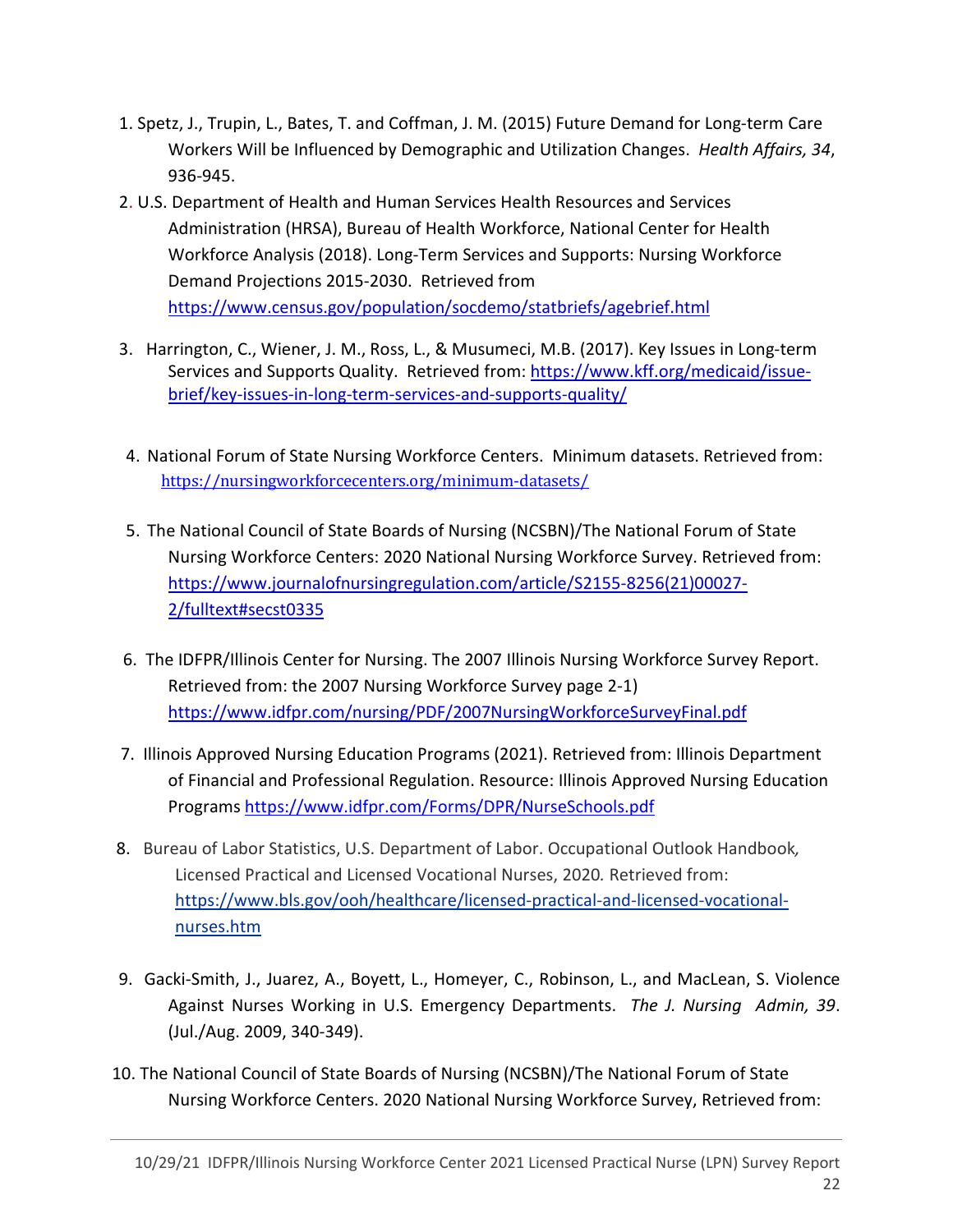https://www.journalofnursingregulation.com/article/S2155-8256(21)00027- 2/fulltext#secst0335

- 11. United States (U.S.) Census Bureau, US Department of Commerce. U.S. Census Bureau Statistical Brief, U.S. Department of Commerce, Sixty-five and Older Population Grows as Baby-boomers Age, (2020). Retrieved from: https://www.census.gov/newsroom/press-releases/2020/65-older-populationgrows.html
- 12. Spetz, J., Trupin, L., Bates, T. and Coffman, J. M. (2015) Future Demand for Long-term Care Workers Will be Influenced by Demographic and Utilization Changes. Health Affairs, 34, 936-945.
- 13. The National Council of State Boards of Nursing (NCSBN)/The National Forum of Stat Nursing Workforce Centers. 2020 National Nursing Workforce Survey, Retrieved from: https://www.journalofnursingregulation.com/article/S2155-8256(21)00027- 2/fulltext#secst0335
- 14. The National Council of State Boards of Nursing (NCSBN)/the National Forum of State Nursing Workforce Centers. 2020 National Nursing Workforce Survey, Retrieved from: https://www.journalofnursingregulation.com/article/S2155-8256(21)00027- 2/fulltext#secst0335
- 15. National Center for Health Statistics. Vital and Health Statistics (Vol 3, No 4, February 2019), Retrieved from: https://www.cdc.gov/nchs/data/series/sr\_03/sr03\_43-508.pdf
- 16. Spetz, J., Trupin, L., Bates, T. and Coffman, J. M. (2015) Future demand for long-term care workers will be influenced by demographic and utilization changes. Health Affairs, 34, 936-945.
- 17. The National Council of State Boards of Nursing (NCSBN)/The National Forum of State Nursing Workforce Centers. 2020 National Nursing Workforce Survey, Retrieved from: https://www.journalofnursingregulation.com/article/S2155-8256(21)00027- 2/fulltext#secst0335
- 18. Healthcare Task Force (HCTF) (2014). Report to the Illinois Workforce Investment Board. Final Report. The Workforce Implication of New Health Care Models. Retrieved from: https://www2.illinoisworknet.com/DownloadPrint/HCTF%20Final%20Report.pdf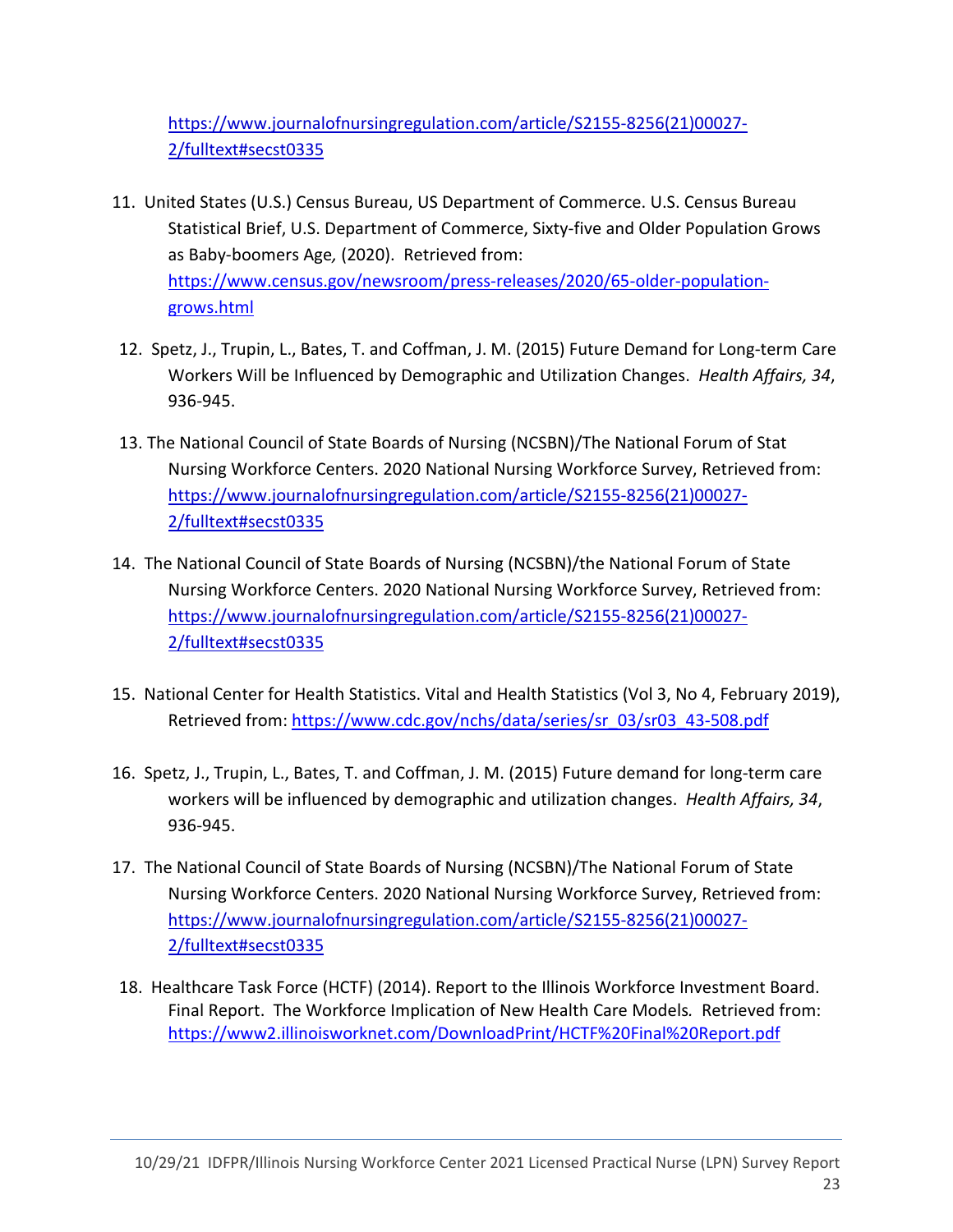# Appendix A

#### Questions from the 2021 LPN voluntary license renewal survey

- 1. What is your gender?
- 2. Are you Hispanic or Latino?
- 3. Select one or more of the following races that apply to you:
- 4. What year were you born?
- 5. In what country were you initially licensed as an LPN?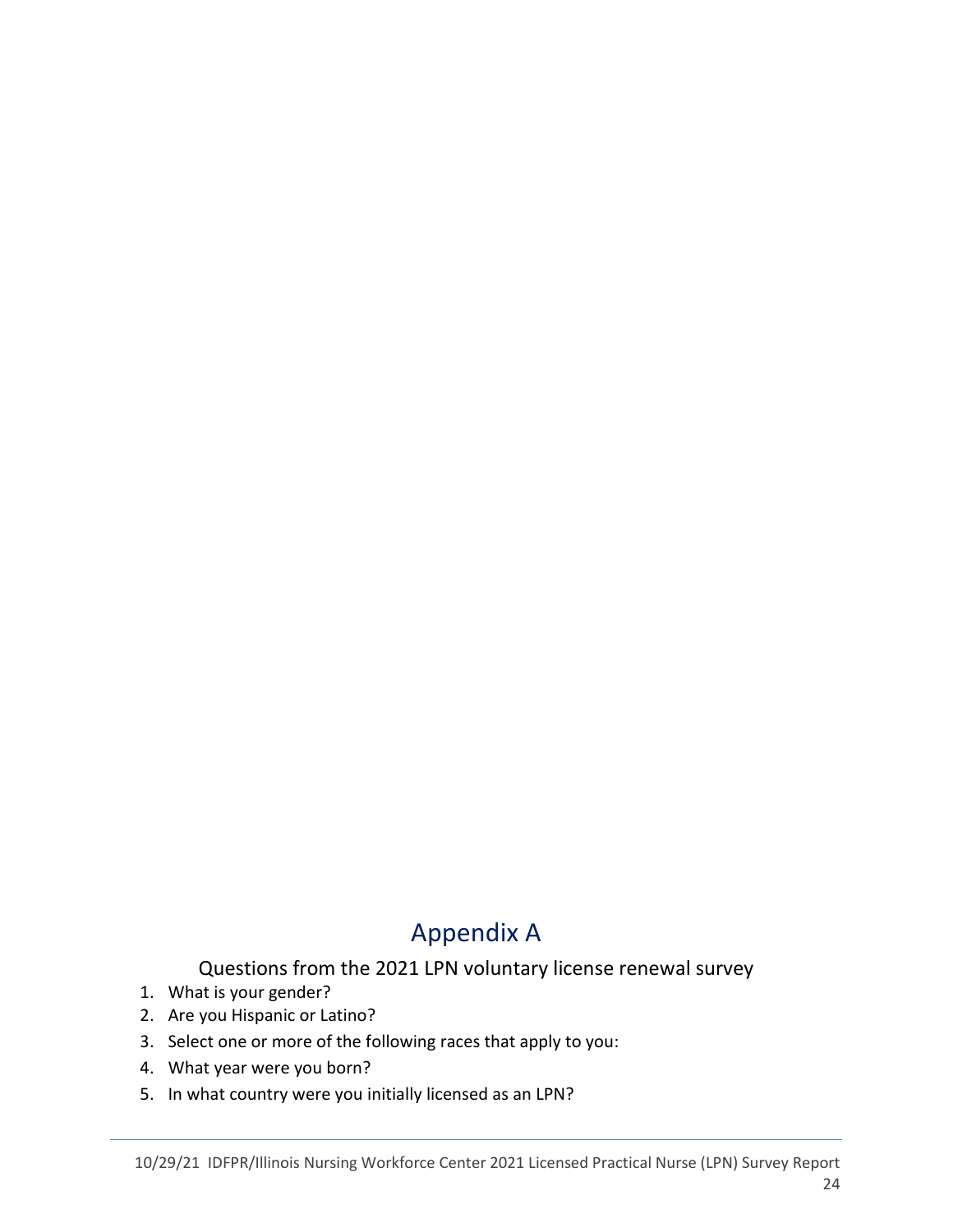- 6. For this one question, if another country was your original place of nursing education and licensure, please answer this question, otherwise you may skip this question. If another country was your original place of nursing education and licensure, were you originally licensed in that other country as an RN or an LPN?
- 7. What is your highest level of education?
- 8. Are you currently enrolled in a nursing education program leading to a degree/ certificate?
- 9. What is the greatest barrier to continuing your education? (Select only one)
- 10. What year did you obtain your initial U.S. license?
- 11. What is the status of the Illinois license currently held?
- 12. Please list all states or U.S. territories in which you hold an active license to practice as a nurse:
- 13. Please list all states or U. S. territories in which you are currently practicing as a nurse:
- 14. Which of the following post-licensure nursing skill-based certifications do you currently have? Check all that apply:
- 15. What is your employment status? (Mark ALL that apply)
- 16. If you are unemployed, not currently working as a nurse, please indicate the reason(s): check all that apply:
- 17. In how many positions are you currently employed as a nurse:
- 18. How many hours do you work per week during a typical week in ALL your nursing positions?
- 19. Please indicate state and zip code of your primary employer:
- 20. Please identify the type of setting that most closely corresponds to your primary nursing position:
- 21. Please identify the position title that most closely corresponds to your primary nursing position:
- 22. Please identify the employment specialty that most closely corresponds to your primary nursing position:
- 23. Does your compensation from your primary nursing position include (check all that apply):
- 24. How much longer do you plan to practice as a nurse in Illinois?
- 25. If you plan to retire within the next 5 years, is there a primary factor that would persuade you to continue working as a nurse, extend your date of retirement? (Select only ONE):
- 26. Please estimate your 2019 pre-tax annual earnings from your primary nursing position. Include overtime, on-call earnings, and bonuses.
- 27. How often have you experienced patient/visitor/family physical or verbal abuse while at work?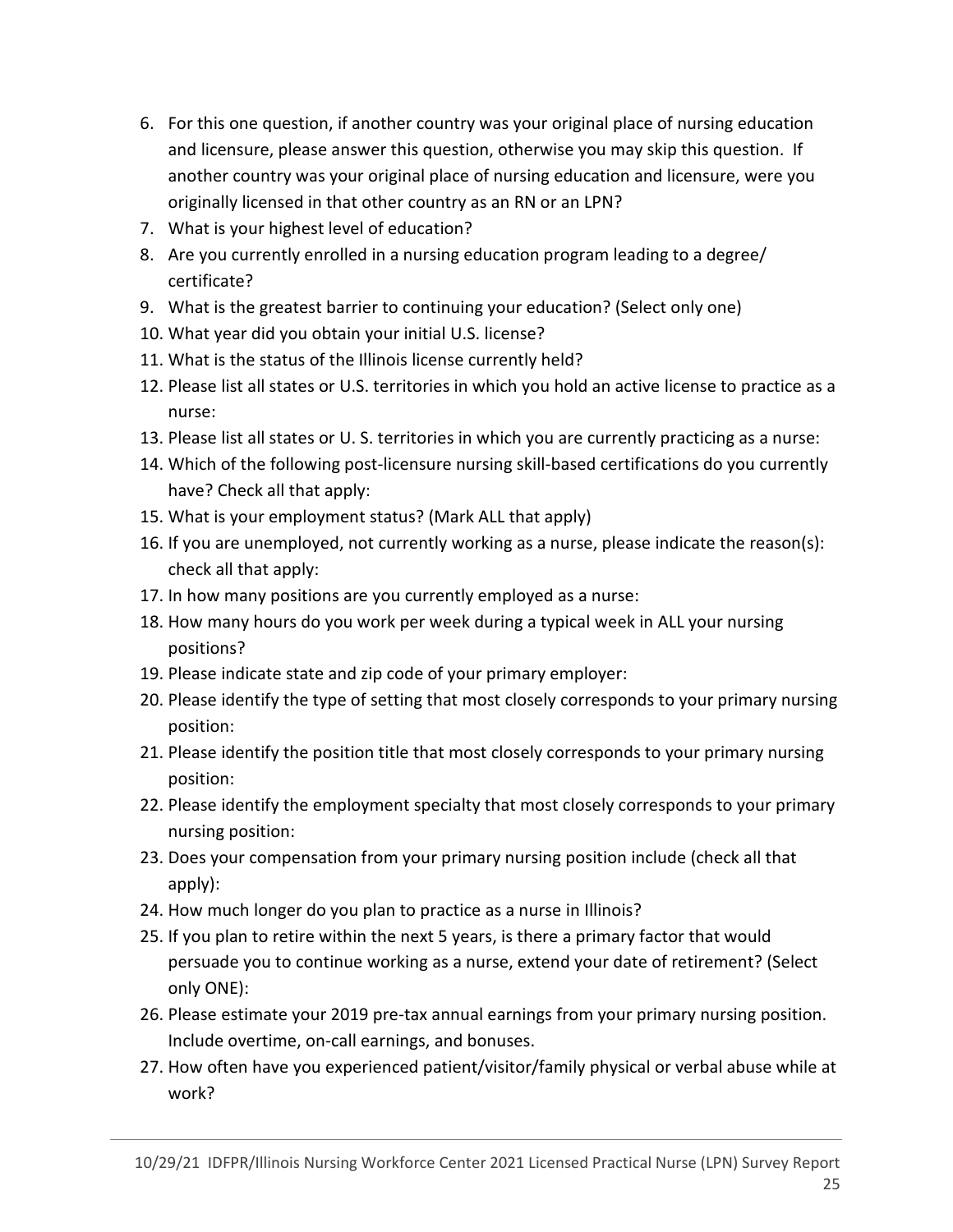- 28. Where have you attended workplace violence training?
- 29. Does your hospital/facility have a policy in place for reporting workplace violence incidents?

### Appendix B

#### Illinois Community College LPN Education Programs

| LPN Program               | City      |
|---------------------------|-----------|
| <b>Black Hawk College</b> | Moline    |
| Carl Sandburg College     | Galesburg |